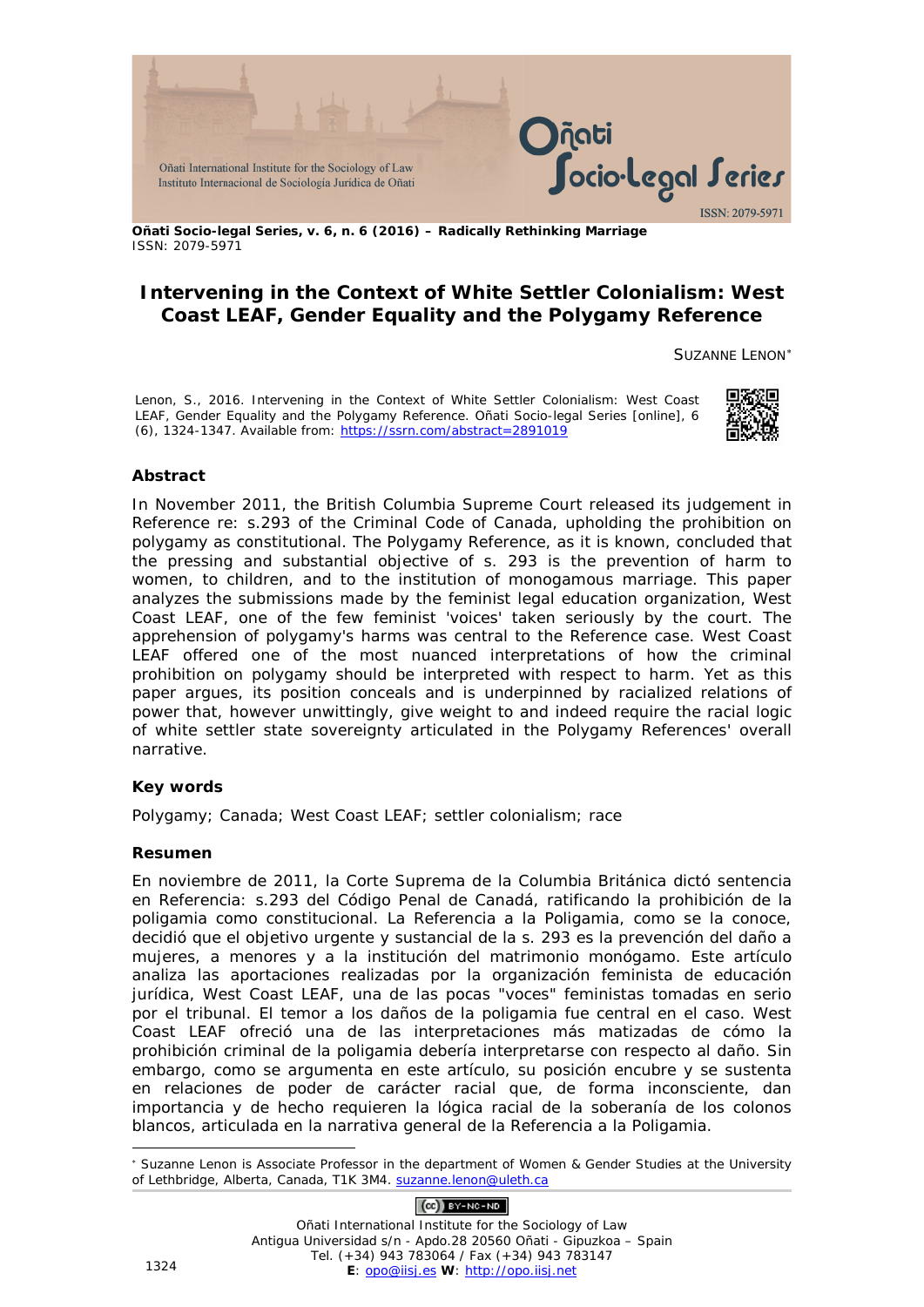#### **Palabras clave**

Poligamia; Canadá, West Coast LEAF; asentamientos coloniales; raza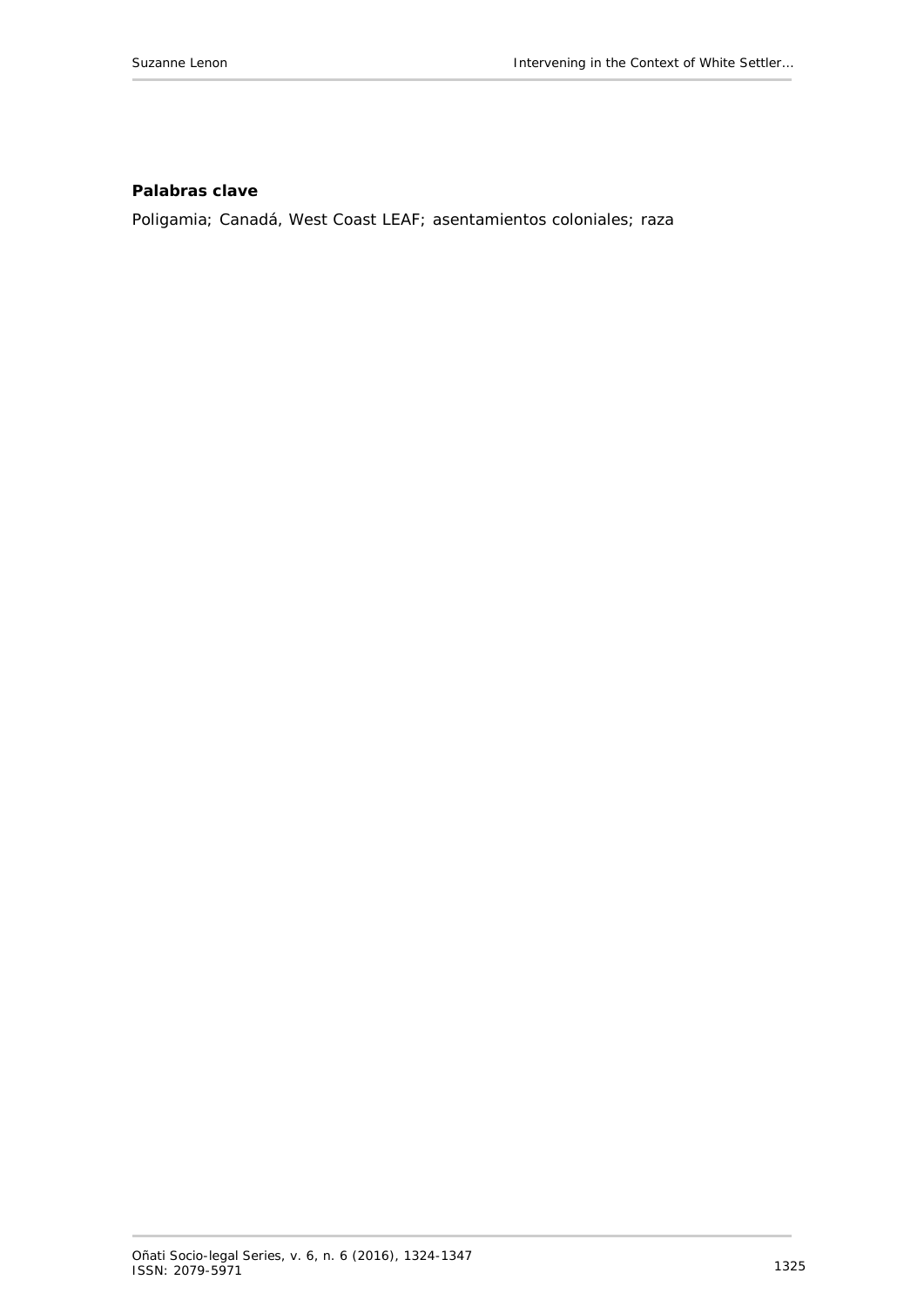## **Table of contents**

| 2. The racial and settler colonial politics of the polygamy reference 1330 |  |
|----------------------------------------------------------------------------|--|
| 3. Interpreting the polygamy provision: The apprehension of harm 1335      |  |
|                                                                            |  |
|                                                                            |  |
|                                                                            |  |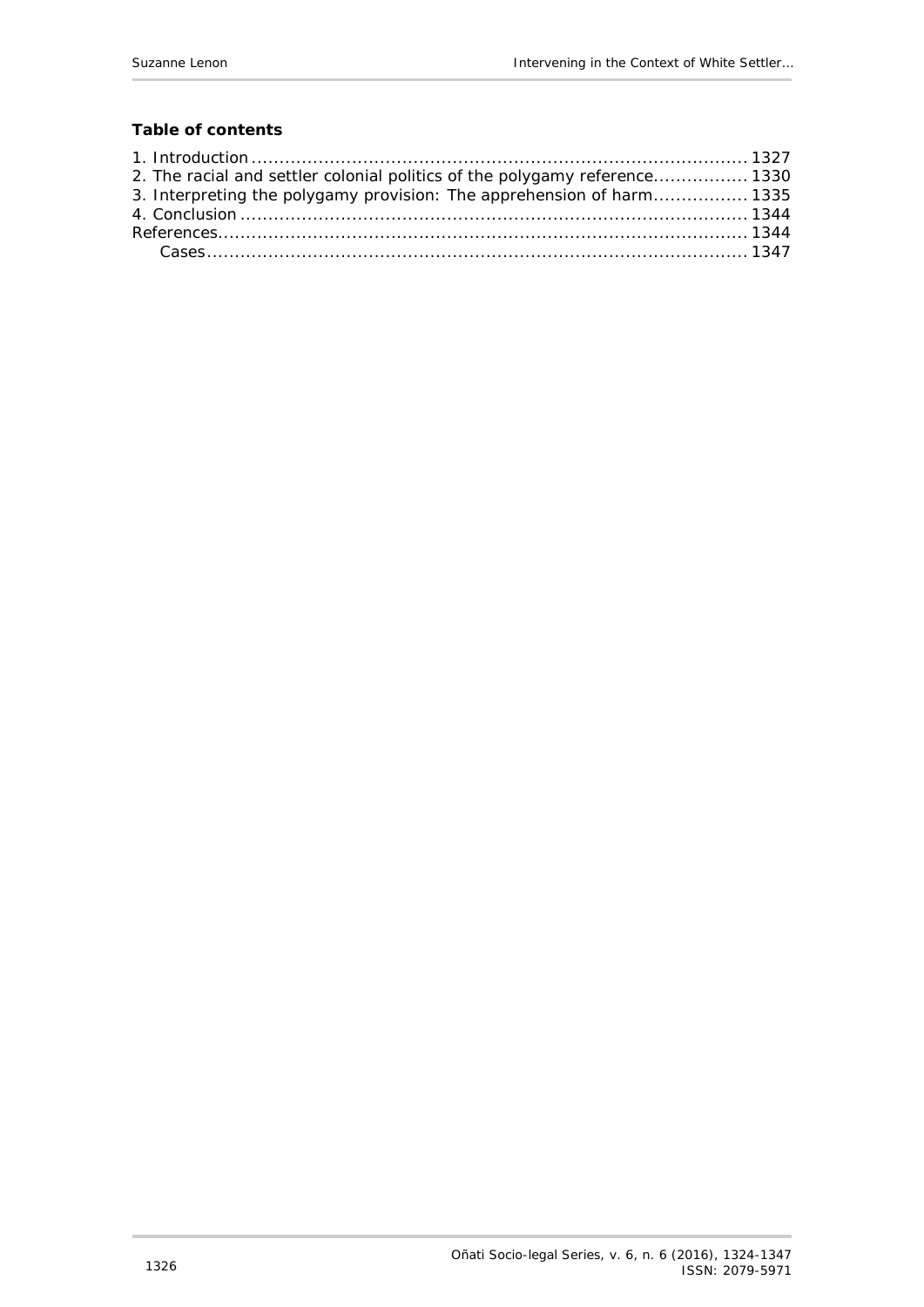#### <span id="page-3-0"></span>**1. Introduction**

The issue of polygamous marriage has long been a matter of concern for Canada as a white settler nation-state. Or rather, it is the ideal of monogamy – what historian Sarah Carter (2008) calls "the importance of being monogamous" – that has been, and continues to be, embedded in socio-legal scaffolding of settler colonialism. On entering Confederation, Canada inherited a common law definition of marriage (*Hyde v. Hyde and Woodmansee* [1866]) that restricted marriage to *one* man and *one* woman[1,](#page-3-1) laying down the civil prohibition on the recognition of polygamous marriages. The Christian, monogamous and lifelong model of marriage and family was legally and socially established as the economic and social building block, indeed central to the health, wealth and prosperity of the entire nation (Carter 2008, p. 8). Yet monogamous marriage has been a contingent family form in the making of Canada; as Carter (2008, p. 4). writes, Western Canada in particular presented challenges to the national agenda in the late nineteenth century, as the region was home to a diverse population – Niitsitapi (Blackfoot), Mormons, Doukhobors – with multiple meanings of marriage, divorce, and sexuality. It took considerable effort and concerted work on the part of missionaries and the expanding settler-state to ensure the ascendancy of lifelong, domestic, heterosexual unions, not only as the ideal mode of white settler sexuality and model of marriage but as national identity.

One legal route of such efforts was the passage of Bill 65 in 1890, which among other things added a polygamy offence to the *Act respecting Offences relating to the Law of Marriage* (1886), ostensibly to prohibit the practice of polygamy by members of the Mormon Church who were migrating from Utah to Southern Alberta (Niitsitapi/Blackfoot territory) in the late 1800s to flee persecution. This Act was then consolidated into Canada's first comprehensive *Criminal Code* of 1892. Until the *Criminal Code* was overhauled in 1954, the polygamy offence included in its purview the practice of "[W]hat among the persons commonly called Mormons is known as spiritual or plural marriage." Until 2009, there had been only two successful prosecutions under the *Criminal Code*'s polygamy offence, one in 1899 (*R. v. Bear's Shin Bone*) of an Indigenous man living on the Kainai reserve near Lethbridge, and the second in 1906 (*R. v. Harris*) with respect to a non-Indigenous man in an adulterous relationship with a woman. As will be discussed later in the paper, the difference in sentencing between these two cases is notable.

Its current iteration as section 293[2](#page-3-2) of the *Criminal Code* was the focus of a constitutional Reference at the British Columbia Supreme Court in 2011, which sought to determine whether and to what extent it is consistent with rights guaranteed by the Canadian *Charter of Rights and Freedoms* (henceforth, the *Charter*); and to ascertain the elements of the offence that section 29[3](#page-3-3) entails.<sup>3</sup> In

<span id="page-3-1"></span><sup>1</sup> The *Hyde v. Hyde and Woodmansee* case concerned the dissolution of a Mormon marriage. This common law definition of marriage remained as such from 1866-2005. Its *heterosexist* provision was overturned by the legalization of same-sex marriage in Canada, so that the definition of marriage is now reformulated as "the voluntary union for life of two persons to the exclusion of all others" (*Civil Marriage Act* 2005). Its requirement of monogamy remains.

<span id="page-3-2"></span> $2$  Section 293(1) Every one who

<sup>(</sup>a) practices or enters into or in any manner agrees or consents to practice or enter into

<sup>(</sup>i) any form of polygamy, or

<sup>(</sup>ii) any kind of conjugal union with more than one person at the same time, whether or not it is by law recognized as a binding form of marriage; or

<sup>(</sup>b) celebrates, assists or is a party to a rite, ceremony, contract or consent that purports to sanction a relationship mentioned in subparagraph (a)(i) or (ii),

is guilty of an indictable offence and liable to imprisonment for a term not exceeding five years.

<span id="page-3-3"></span><sup>&</sup>lt;sup>3</sup> Specifically, the two questions were:

<sup>(</sup>a) Is section 293 of the *Criminal Code of Canada* consistent with the Canadian *Charter of Rights and Freedoms*? If not, in what particular or particulars and to what extent?

<sup>(</sup>b) What are the necessary elements of the offence in section 293 of the *Criminal Code of Canada*? Without limiting this question, does section 293 require that the polygamy or conjugal union in question involved a minor, or occurred in a context of dependence, exploitation, abuse of authority, a gross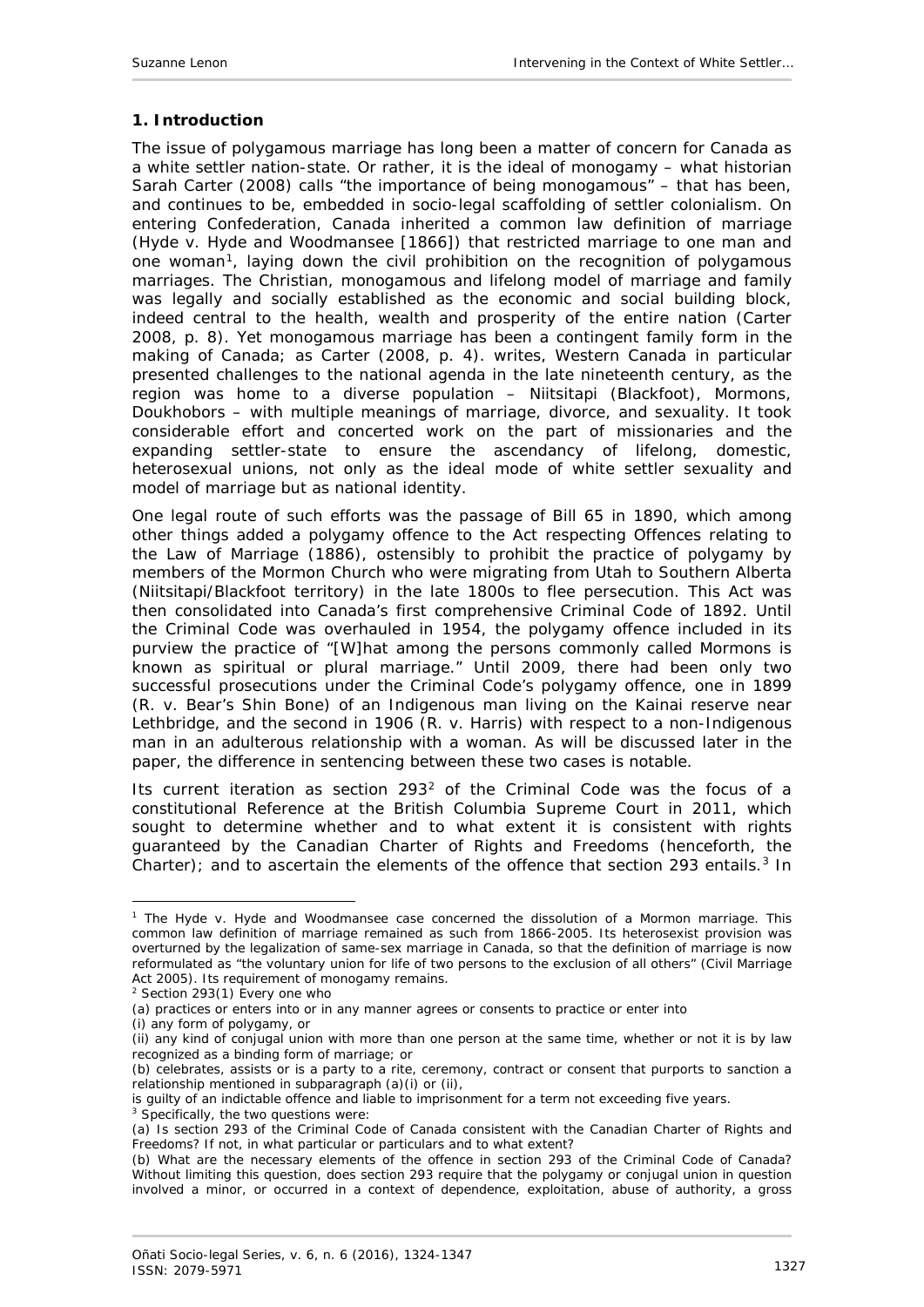Canada, a reference is a way for courts to hear complicated questions with respect to a government's law that is of questionable constitutionality. It is an advisory opinion only; thus while governments are not bound to act upon it, it is viewed as authoritative on the point of law (Calder 2014, p. 218). The impetus for what became known as the Polygamy Reference was the laying of criminal charges against Winston Blackmore and James Oler, two leaders of the community of Bountiful, British Columbia (BC) whose residents are members of the Fundamentalist Church of Jesus Christ of Latter-Day Saints (FLDS). Settled on unceded Ktunaxa territory in (what is now known as) the East Kootenays, Bountiful was founded nearly 70 years ago by Harold Blackmore who followed more fundamentalist teachings of the LDS Church, including plural marriage as a central tenet of faith. To this day, residents practice plural marriage in plain view of the public, the media and law enforcement authorities even though the community itself remains distanced from the rest of Canadian society (Campbell 2005, p. 6).

The community of Bountiful has been subject to a number of police and criminal investigations since the mid 1980s, most of which did not lead to criminal investigation nor arrest and prosecution (see Polygamy Reference (PR) paras 393- 422, Bramham 2008). Additionally, the attorney general of British Columbia (AGBC) appointed three separate special prosecutors to advise and conduct a charge assessment review, and sought several formal opinions from additional Crown Prosecutors. Much of the long-standing legal conversation about Bountiful has centred on the constitutionality of section 293 and whether it infringes freedom of religion as guaranteed by the *Charter*. Despite legal uncertainty, Blackmore and Oler were formally charged with violating section 293 in January 2009. The BC Supreme Court dismissed the criminal charges against them in September of that year on the grounds that the cases were marred by procedural problems, namely an overly aggressive approach in pursuing a prosecution by the AGBC.<sup>[4](#page-4-0)</sup> Instead of appealing this decision, the AGBC initiated the constitutional Reference.

That the Polygamy Reference was made to a trial court enabled the production of an extensive evidentiary record (Calder 2014, p. 218). The parties were the Attorneys General of Canada and British Columbia who argued that section 293 is consistent with the *Charter* and thus should be upheld. The Court appointed an *amicus curiae* (friend of the court) who was tasked with presenting the opposing view. In addition, eleven interested persons were granted leave to intervene and make submissions on the law: four who wanted to see section 293 struck down, seven arguing that it should be upheld. One of these interveners was West Coast LEAF, a feminist non-profit organization that works to promote and advance women's substantive equality rights through litigation, law reform and public education.<sup>[5](#page-4-1)</sup> It works "to ensure that the law recognizes that the ways in which we experience discrimination and privilege – in relation to our gender, our race, our place of origin, our abilities – are overlapping and cannot be treated as isolated experiences" [\(http://westcoastleaf.org/about/our-vision\)](http://westcoastleaf.org/about/our-vision). Employing legal strategy as a form of feminist practice, West Coast LEAF is necessarily aligned around and towards the state in its rights-based claims for women's substantive equality. As an intervener in the Polygamy Reference it argued that, "the practice of polygamy violates the fundamental rights to autonomy and equality of women and girls" (West Coast LEAF 2011a, para 4). Specifically, West Coast LEAF maintained that

 $\overline{a}$ 

imbalance of power, or undue influence? *Reference re: Section 293 of the Criminal Code of Canada, 2011, BCSC 1588 [SO97767]*

<span id="page-4-0"></span><sup>4</sup> *Blackmore v. British Columbia (Attorney General)*, 2009 BCSC 1299

<span id="page-4-1"></span><sup>5</sup> The Women's Legal Education and Action Fund (LEAF) was founded in 1985, and litigates and educates to strengthen the substantive equality rights of women and girls, as guaranteed by the *Charter of Rights and Freedoms*. See <http://www.leaf.ca/about-leaf/faqs/> for more information about the work of the national LEAF as well as Razack (1991) and Gotell (2002). West Coast LEAF was founded at the same time to carry on the work of the national LEAF in British Columbia. West Coast LEAF runs as an independent organization with its own staff, board, litigation, projects, and fundraising. See <http://www.westcoastleaf.org/about/>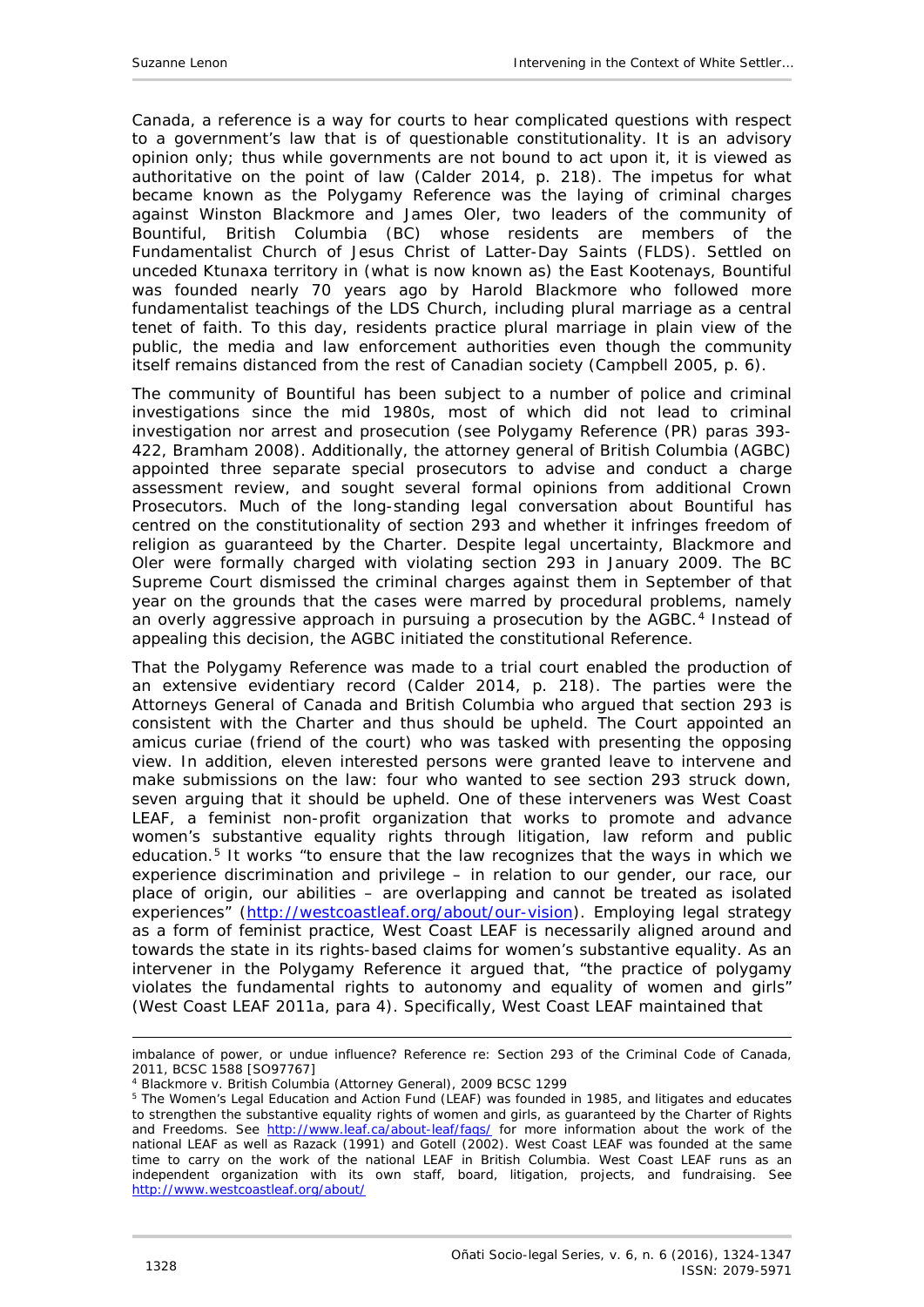…the state has a positive obligation to protect equality rights, and therefore section 293 fulfills the Crown's obligations to consider the equality rights of women and girls of faith in polygamous communities and ensure that they are not exploited. In addition, the government is required not to revoke legislation that is necessary to protect equality rights (West Coast LEAF 2011a, para 30(b)).

As I will discuss in the third section of this paper, West Coast LEAF posited that the scope of religious freedom, as guaranteed by section 2(a) of the *Charter* is not without limits, and that the harms caused by polygamy violate the security of the person (section 7) by infringing women's personal autonomy. Thus West Coast LEAF supported the continued criminalization of polygamy as a means to protect the substantive equality rights of women and girls.

After 42 days of hearing, Chief Justice Bauman issued his much anticipated decision on November 23, 2011. He found that section 293 infringes freedom of religion, as guaranteed by section 2 of the *Charter*; he also found that it offends the section 7 liberty interests of children between 12 and 17 who marry into polygamy (PR para 15). As the Chief Justice writes, "I have found protecting children from the harms of polygamy to be one of the objectives of s. 293. To subject them to criminal sanction is contrary to that objective" (PR para 1200). He ruled that the polygamy provision, except as it applies to this latter group, is justifiable because the pressing and substantial objective of the criminalization of polygamy is the prevention of harm to women, to children, and to the institution of monogamous marriage (PR paras 5, 904). Indeed, Chief Justice Bauman unequivocally asserts that the state *does* have business in the bedrooms of the nation to defend the institution of monogamous marriage from attack by polygamy (PR para 1042; emphasis mine).

That a Canadian court felt (and quite strongly, it turns out) that monogamous marriage needs protection is what initially piqued my interest in this case. In reading this Reference decision, one cannot help but ask *why* the state evinces such a deep investment in monogamous marriage as the most desired and exemplary family form. The court does offer an answer to this by decisively situating monogamous marriage as constitutive of Western civilization; and as will be discussed further in the paper, what remains implicit in such civilizational discourse is an ongoing assertion of white settler colonialism.

In many ways, I think that the Polygamy Reference represents a missed opportunity to 'radically rethink' the imperative of compulsory monogamy in the common law definition of marriage in Canadian law, if it is at all possible to ask this of the state given the centrality of marriage law to processes of (white) nation making, patriarchal relations of power, and neoliberal governance (Pateman 1988, Lawrence 2004, Carter 2008, Lenon 2011, Whitehead 2011). I do think, however, that it is possible to ask this of feminism even as feminist critiques of the institution of marriage no longer prevail. This paper thus focuses on the submissions made by West Coast LEAF to the Polygamy Reference. In so doing, I analyze one of the few feminist "voices" taken seriously by Chief Justice Bauman in order to illuminate the interlocking relations of power that lie at the heart of this Reference decision. The feminist politics of the Polygamy Reference were complex, particularly with respect to the apprehension of polygamy's harms. There is no singular feminist stance on the issue of the criminalization of polygamy in Canada; yet, as I will discuss, some feminist voices were given more weight than others during this court proceeding.

My analysis of West Coast LEAF's facta engages two interconnected questions: the political question of the racial logics that underpins the regulation of polygamy in Canada, even as the Reference was nominally about a small white-settler religious sect; and the strategic question of feminist legal advocacy. West Coast LEAF offered one of the most nuanced interpretations on how the criminal prohibition on polygamy should be interpreted with respect to harm. Yet, as this paper will argue, West Coast LEAF's position conceals racialized relations of power that, however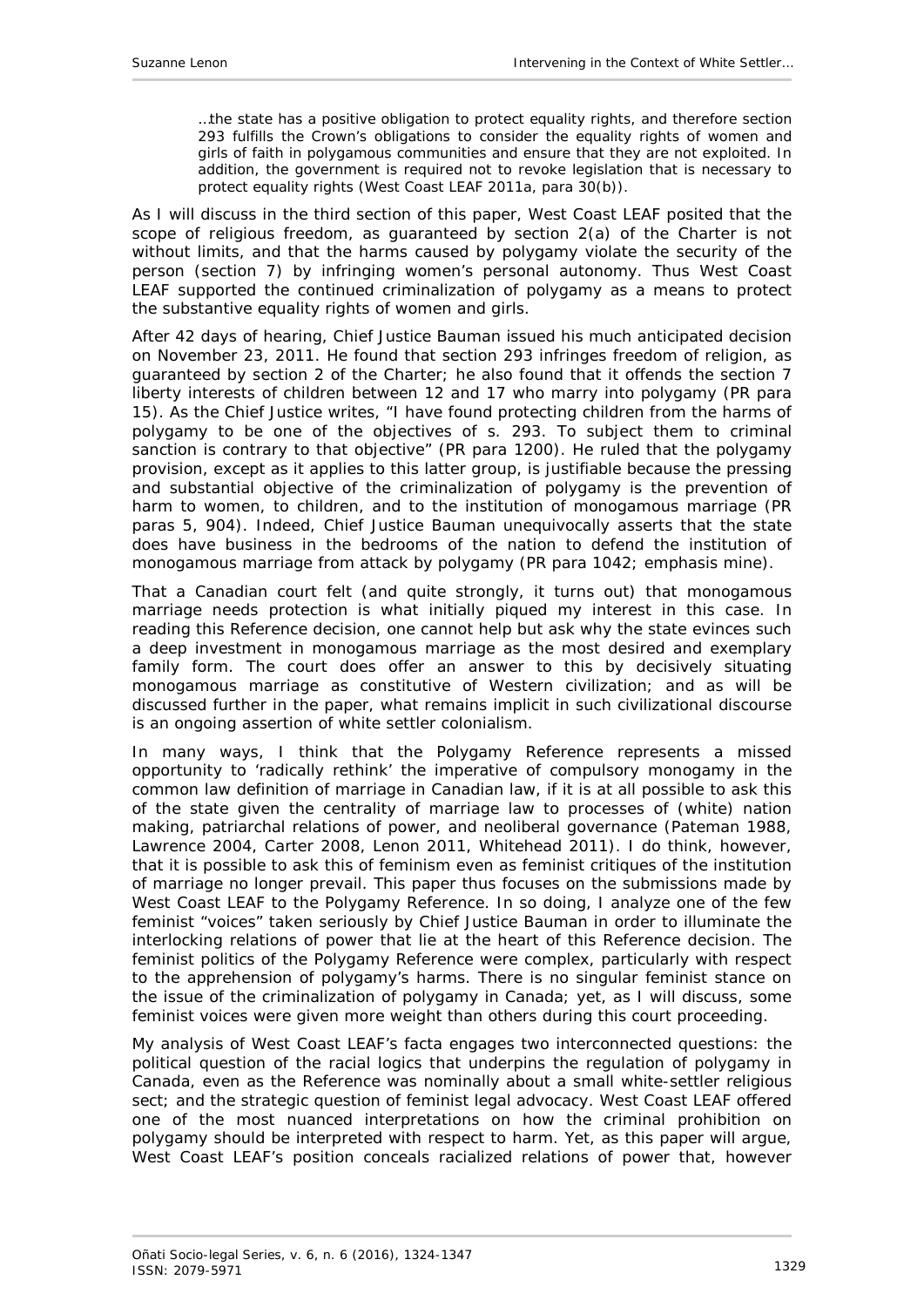unwittingly, give weight to and indeed *require* the racial logic of the white settler colonial project articulated in the Polygamy Reference's overall narrative.

#### <span id="page-6-0"></span>**2. The racial and settler colonial politics of the polygamy reference**

It may seem incongruent to raise the question of the racial and settler colonial politics of the Polygamy Reference given that it was essentially motivated by the potential prosecution of a white religious sect of the LDS church living in south eastern British Columbia. However, Justice Bauman's explicit evocation of the ties between Western civilization and monogamous marriage is a notable feature of the justification for the continued criminalization of polygamy in Canada. The community of Bountiful is not on the outside of this appeal to Western civilization with its concomitant histories of settler colonialism and racialization, yet it inhabits these in ways that are not necessarily commensurate. In this section of the paper, I want to tease out some of this as the racialized histories of the legal regulation of polygamy in North America and its association with 'barbarism' and racialized foreignness are not of another past time; rather their traces remain visible in our historical present.

There is a compelling body of scholarship that illuminates the profound ways in which race is at the heart of mid to late nineteenth century anti-polygamy laws targeting Mormons in the United States (Gordon 2002, Denike 2010, Ertman 2010, Oman 2011, Rifkin 2011). As Martha Ertman (2010) writes, the links between race and Mormon polygamy in the minds of nineteenth century Americans were tight and complex, most apparent in the common discussion of slavery and polygamy as the 'twin relics of barbarism'. In a leading anti-polygamy case of the time, the US Supreme Court handed down its decision in *Reynolds v. United States* (1879) that affirmed the bigamy conviction of George Reynolds, a Mormon polygamist. Here, the Court remarked that polygamy "has always been odious among the northern and western nations of Europe, and, until the establishment of the Mormon Church, was almost exclusively a feature of the life of Asiatic and of African people." The nineteenth century American imagination understood Mormons as a foreign race: media, political cartoons and legal discourse together portrayed Mormons as barbaric, lascivious, despotic, disorderly, foreign, Black, Asian, childish, and lazy (Ertman 2010, Oman 2011). Mormon polygamy became deeply associated with fears of white racial degeneration. Anti-miscegenation statutes of the era marked the racialized boundaries of marital integrity and purity and, as Sarah Barringer Gordon (2002, p. 142) remarks, analogizing Mormon practices to those of Asia and Africa invoked the two continents whose peoples were the most frequent targets of prohibitions against inter-racial marriage.

Anti-polygamy sentiments and rhetoric worked productively to mark racial difference on white bodies along lines of religious sexual morality within a hierarchy of white supremacy (Denike 2010, p. 85). It did so in part by equating racial mixing with disorder and conversely associating racial hierarchy with domestic political order (Ertman 2010). Indeed, the *Reynolds* decision resulted in a number of harsh anti-polygamy laws that went far beyond criminalizing polygamy to punish the Mormon Church with the larger objective of completely undoing the political and legal system it had established in Utah. The Edmunds Act (1882), for example, exceeded the criminalizing of marital and sexual conduct. It struck directly at Mormon political power in Utah by placing the territorial electoral machinery under the control of a presidentially appointed commission and excluded all polygamists from voting or holding public office (Gordon 2002, Oman 2011, p. 694). The Edmunds-Tucker Act (1887) abolished the church corporation and directed the Attorney General to seize the Church's property, where ownership of real property was limited to a total of no more than \$50,000 (Gordon 2002, p. 185). To rehabilitate the population of Utah, the escheated property was to fund public education with the goal to transform residents of Utah "into an industrious, thrifty and economical people" so as to ensure that polygamy would never regain a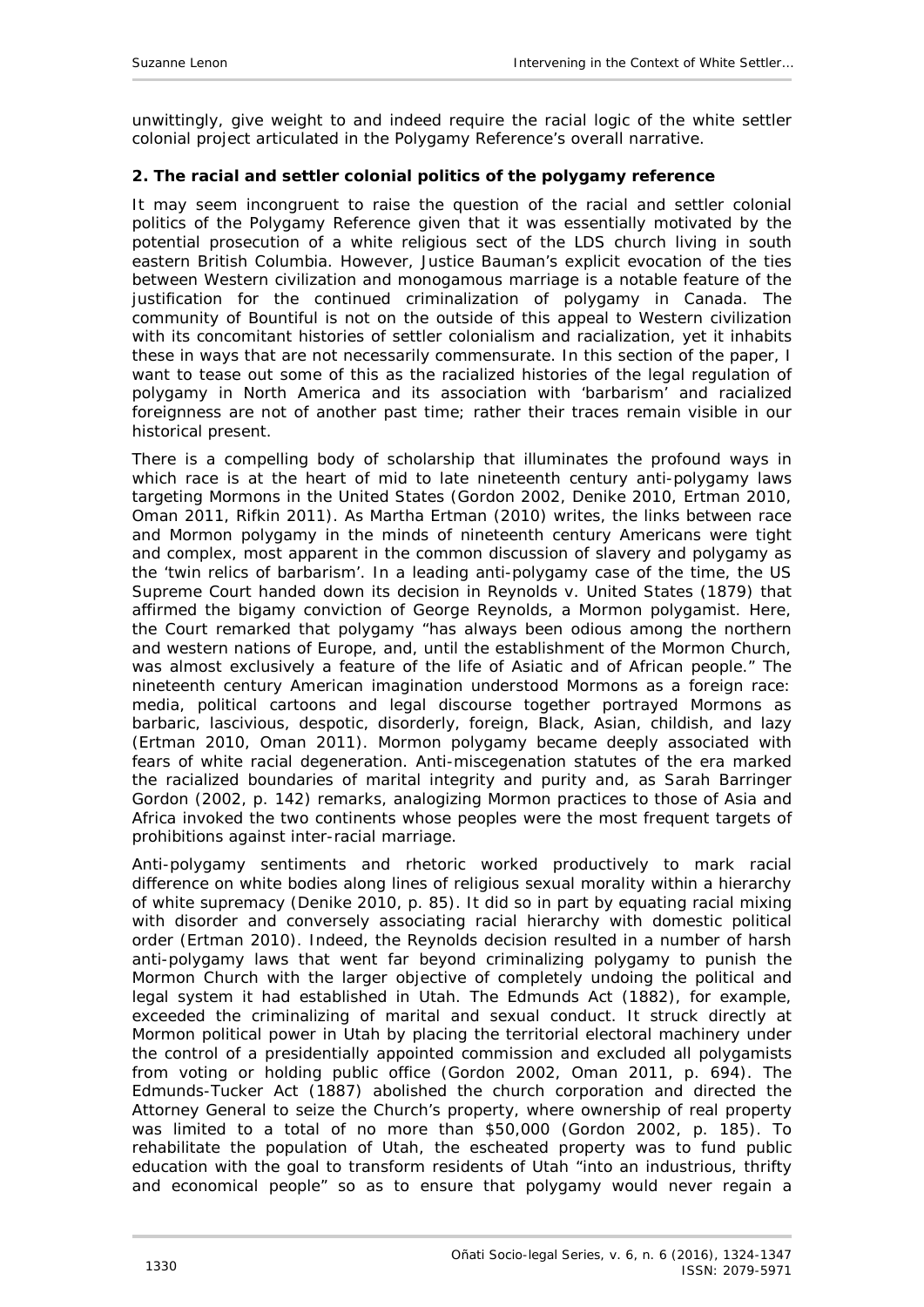foothold in the territory (Gordon 2002, p. 204). Notably, the Edmunds-Tucker Act was passed in the same session as the Dawes Act of 1887, which mandated the "allotment" of American Indian reservation land away from tribes and to individual members as a means of assimilation (Gordon 2002, p. 204, Rifkin 2011, p. 167). As House Representative John Randolph Tucker insisted, "[w]e dissolve tribal relations of the Indians in order to make the Indian a good citizen; so we shatter the fabric of this church organization to make each member a free citizen of the territory of Utah" (Gordon 2002, p. 204). That these two laws were passed simultaneously suggests contemporaneity of concerns regarding the political and familial dynamics of Mormons and Indigenous peoples (Rifkin 2011, p. 167).

These anti-polygamy laws ultimately culminated in the Mormon Church's public abandonment of polygamy in 1890. They must be read, as Ertman (2010) argues, in light of their intent to remedy not only political treason to the domestic political order of a Christian nation-state but also race treason; that is, polygamy's imminent threat to the nation's moral and white racial identity. The designation of Mormons as "non-whites" enabled a larger social and political culture to evict them from full citizenship on the basis of racial inferiority (Ertman 2010, p. 290). It was precisely polgyamy's proximity to Christian civilization that made the threat of the new Mormon 'race' especially acute (Oman 2011, p. 21).

Imperial narratives further animated the popular, legal and cultural conceptualization of Mormon racial identity in terms of 'race treason'. Nathan Oman (2011, p. 664) analyzes the imperialist rhetoric in the Reynolds decision that worked to define Mormons as not only religious but also racial – and thus imperial – outsiders. As he writes, the jurisprudential universe of the Court's opinion is one animated by Victorian ideas of civilization, barbarism and progress (Oman 2011, p. 680). In its comparison of polygamy to the Hindu practice of 'sati', for example, the Court conceptualized Mormons as a foreign race akin to the inhabitants of the Indian subcontinent and cast the federal government as an agent of civilization against barbarism, akin to the civilizing British imperialism in India. Mormons were discursively constructed, along with "'Asiatic and African peoples', as a benighted race in need of civilizing masters" (Oman 2011, p. 689). As Oman argues, nesting anti-polygamy jurisprudence in the racialist narrative of imperialism allowed for the condemnation of polygamy and legal coercion of Mormons without a *concomitant* condemnation of the emerging system of post-emancipation racial subordination in the southern States (Oman 2011, p. 665-666).

Anti-polygamy campaigns and jurisprudence must thus be understood in their larger context, that is as emerging at the height of the abolitionist movement in the United States and extending over the entrenchment of anti-miscegenation and segregation laws, as well as restrictive immigration laws and American imperialism (Gordon 2002, Denike 2010, p. 85, Oman 2011). Further, Mark Rifkin (2011, p. 165) argues that both the *Reynolds* (1879) decision and the *Late Corporation v. US* (1890) case regarding the constitutionality of the Edmunds-Tucker Act (1887) can be understood as haunted by Indigenous sovereignty. Neither of these cases made explicit mention of Indigenous peoples but they were obsessed with asserting the absolute authority of the federal government over areas under its control. In other words, argues Rifkin, the virulence of approaches to the Mormon problem was animated by the unsettled implications of what was called 'the Indian problem'. These decisions present a barbarous *there* as having made its way to a civilized *here*, yet simultaneously signal a lurking insecurity and concern "about the efficacy of US law over the entirety of the territory claimed by/as the nation" (Rifkin 2011, p. 167). To synthesize, then, the preoccupation with polygamy in the late nineteenth century was fueled and exacerbated by the intertwined racial and religious hierarchies of white supremacy, settler colonialism, discourses of civilization, and Christian hegemony, at a time of post civil-war anxiety about America's racial and political destiny as a white Christian nation (Denike 2010, p. 85).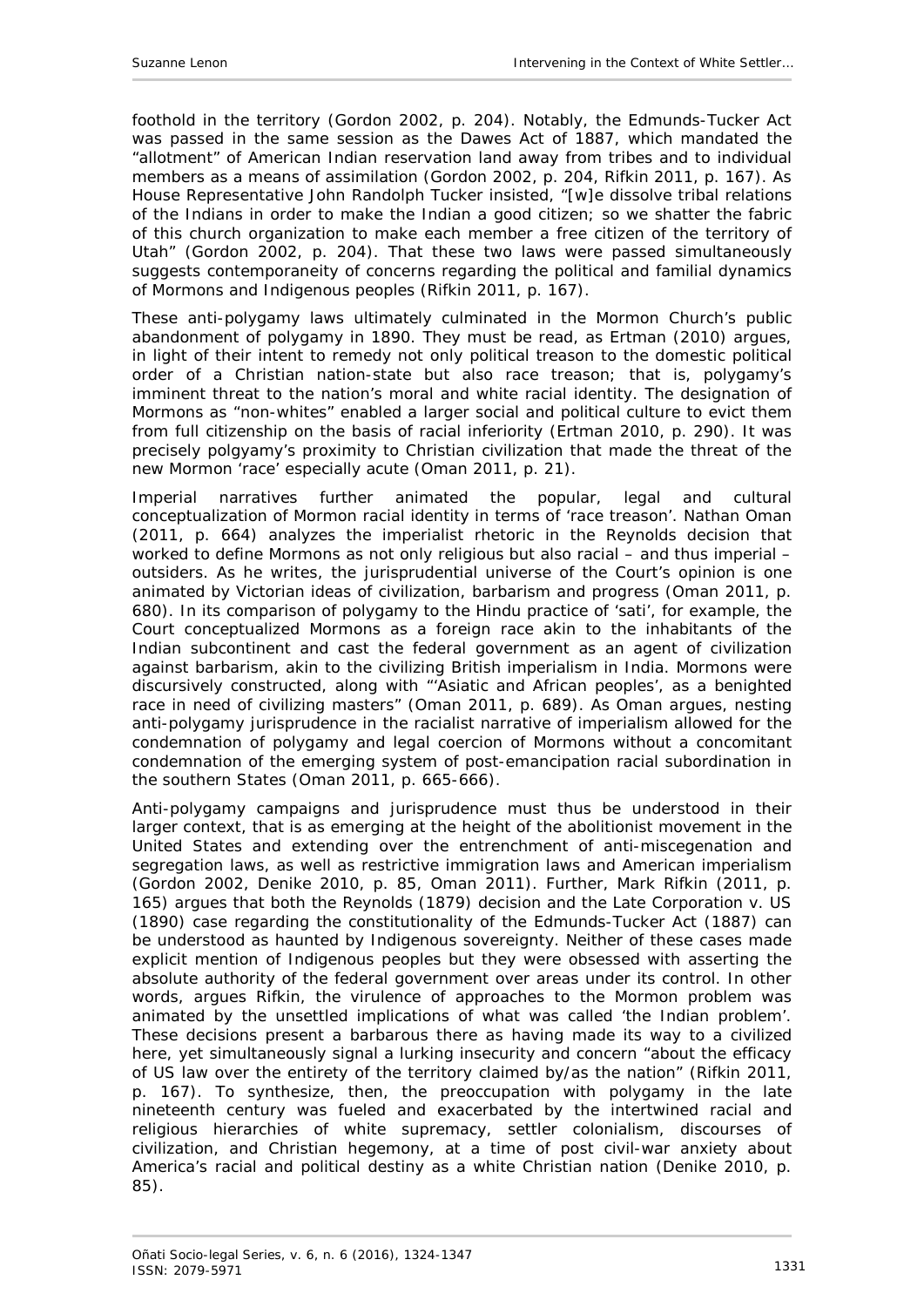Such anxieties spilled over into the emerging colonial nation-state of Canada. Canadian anti-polygamy legislation, first set in the *Criminal Code* in 1892, arose out of cross-border pressure from the American government to address polygamy practiced by Mormons who were migrating from Utah to Southern Alberta to flee persecution in the late 1800s. In fact, until amendments in 1954, the polygamy provision of the Criminal Code explicitly targeted Mormons. The Mormon settlers under the leadership of Charles Ora Card chose land near the Kainai reserve for economic reasons, but also because the Mormon settlers intended to pursue missionary work among them (Carter 2008, p. 43). A House of Commons debate in 1890 over criminal code amendments (Bill 65) described polygamy as "a serious moral and national ulcer" and a "pernicious habit".<sup>[6](#page-8-0)</sup> While viewed by some as "firstrate settlers" [because] they are industrious and frugal", others argued that Mormons "form an element which is opposed to all the existing forms of society" and hence an undesirable class of immigration.<sup>[7](#page-8-1)</sup> A letter from the Lieutenant Governor of the North West Territories to then Prime Minister Sir John A. Macdonald pleads to restrict Mormon migration to Canada: "It is a question full of threats for the future: we do not want a Mormon question: the establishment of that self supporting, self governing and self satisfying sect is a danger and a shame to every Christian people."[8](#page-8-2) In a report to his commanding officer, a NWMP corporal wrote, "These people are up to all kinds of dodges to shield polygamy, which necessity taught them in the U.S.A. and if it once gets a footing in Canada will be very hard to stamp out perhaps next to impossible."<sup>[9](#page-8-3)</sup> Furthermore, Sarah Carter (2008) has argued that the imposition of the Chinese head tax was aimed not only at reducing Chinese immigration, rather it was an indirect way of making it impossible for first or second wives to join their husbands in Canada. The head tax prevented many Chinese men from marrying and establishing families and Canada, and white women's labour laws, which prohibited Chinese-owned businesses from hiring white women, served to censure marriage between Chinese men and white women (see Backhouse 1999).

These racialized histories matter to contemporary debates over the harms of polygamy at issue in the Polygamy Reference, even as its impetus was constitutional questions surrounding the white religious community of Bountiful. As will be discussed in the next section, these harms turn predominantly on the question of gender equality. Yet we must consider that the very articulation of gender equality as a key trope in popular and public policy debates over polygamy, and polygamy as practiced in Bountiful, is deeply *conditioned* by the racial hierarchies underpinning the history and application of anti-polygamy laws, and particularly by the idea that gender *in*equality "is a measure of the backwardness and incivility of *other* cultures" (Denike 2010, p. 140, see also Razack 2008, Haque 2010, Bilge 2013). In a similar vein, Justice Bauman's rationale to continue criminalizing polygamy in order to safeguard the institution of monogamous marriage and, by proxy, Western civilization follows a well-worn path of colonialism and Orientalism. Even as it is shielded by its whiteness, as I discuss below, the legal and moral panic, and social understandings surrounding Bountiful are not on the outside of these racialized histories.

Moreover, the impact of polygamy's racialized immigration history continues to resonate in our contemporary moment. Although the Polygamy Reference was nominally about Bountiful, it evinces an explicit concern over the migration of populations from Africa and the Middle East to Canada if polygamy were decriminalized. Even more at issue for Justice Bauman was the possibility of an

<span id="page-8-1"></span><span id="page-8-0"></span><sup>6</sup> *House of Commons Debates*, 10 April 1890. Ottawa: Canada, p. 3177.

<sup>7</sup> *House of Commons Debates*, 10 April 1890. Ottawa: Canada, p, 3179, 3177.

<span id="page-8-2"></span><sup>&</sup>lt;sup>8</sup> J. Royal to Sir John A. Macdonald, February 7, 1889, file 68610, RG 18, Library & Archives Canada (LAC).

<span id="page-8-3"></span><sup>9</sup> E.H. Bolderson, Corpl, NWM Police to The Officer Commanding NWM Police, February 10, 1899, vol. 169, no. 304, RG 18, LAC.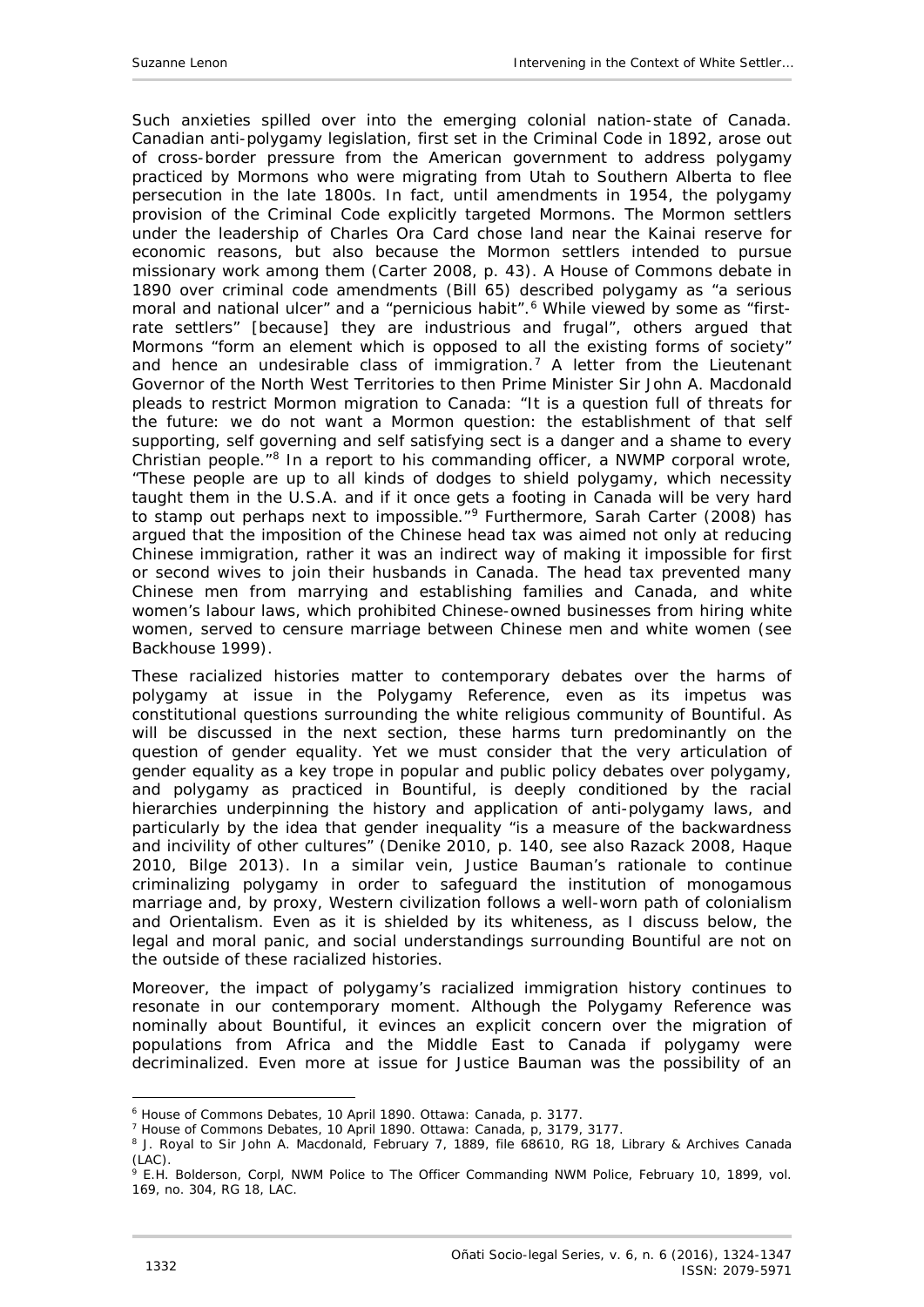increase in the incidence of polygamy among those who are already here. Rather tellingly, Bauman directs his concern not towards the white men of Bountiful whose polygamous marriages were the impetus for the Reference, but towards what he calls "people from cultures and faiths" of immigrant groups who already reside in Canada and who might take up polygamy if it were not prohibited (PR para 577).

The association between polygamy, immigration and race has been more recently evoked with the passage of Bill S-7 on June 19, 2015. Called the "Zero Tolerance for Barbaric Cultural Practices Act", it amends the *Immigration and Refugee Protection Act* (IRPA)*, the Civil Marriage Act* as well as provisions in the *Criminal Code* with the objective of "strengthen[ing] Canadian laws to prevent barbaric cultural practices from happening on Canadian soil" (Government of Canada 2014). Specifically, Bill S-7 provides that 16 years be the minimum age for marriage, limits the use of criminal defense provocation, creates new offences and peace bonds related to forced and underage marriage, and makes polygamy a new ground for refusing admission to or the right to stay in Canada (Béchard and Elgersma 2015). For this last item, Bill S-7 creates a new section 41.1 of the IRPA, which introduces polygamy as grounds for inadmissibility for a foreign national or a permanent resident if it is practised "with a person who is or will be physically present in Canada at the same time as the permanent resident or foreign national". Whereas sections 34-42 of the IRPA list reasons for inadmissibility<sup>10</sup>, section 41.1 now means that a permanent resident or foreign national who is or will be physically present in Canada *with even one* of their polygamous spouses would be considered to be practising polygamy in Canada and could be found inadmissible *on that basis alone,* without requiring evidence that the person misrepresented their situation or has a criminal conviction (Béchard and Elgersma 2015). It is important to note that the IRPA *already* imposes restrictions on family class immigration that effectively prohibit parties to a valid foreign polygamous marriage in their country of origin from entering the country (Bailey *et al*. 2005). The Canadian Bar Association has also raised critical questions about the reach of section 41.1, particularly with respect to what "practicing polygamy" actually means. They query: If someone visits Canada alone, but is in a polygamous marriage outside Canada, are they "practising polygamy" if they communicate with or send money to a spouse abroad? What if communication with a spouse is only through electronic means? If someone visits Canada without a spouse, but with children from multiple spouses, is that person "practicing polygamy"? Moreover, they state, the basis for determining inadmissibility is unclear: If a tip was made anonymously, would that suffice? What procedural protections would be afforded to the permanent resident and dependents? (Parliament. House of Commons. Standing Committee on Citizenship and Immigration 2015) As several community groups and legal organizations have pointed out, Bill S-7 has the potential to become a tool to further target and over police racialized (and in particular Muslim) communities. Women will not come forward if it means a criminal sanction or deportation of their own family and this will negatively impact survivors' access to justice and safety (see SALCO 2014, Outburst 2015).

As should be evident by now, the word choice of "barbaric cultural practices" is unsurprising, given polygamy's racialized histories. The invocation of "Canadian soil" as a counter to "barbaric cultural practices" is an invocation of the colour line. The racial logic of civilization explains the discrepancy in the moral and legislative panics between Bountiful and the fear of the 'barbaric' polygamous immigrant Other assailing Canada's borders, and the increasing number of surveillance strategies to which they are subject (for example, Bill S-7). I am not suggesting that Bountiful has been free from state surveillance given that such surveillance is what led to the Polygamy Reference in the first place. However, when (then) Citizenship and

-

<span id="page-9-0"></span><sup>&</sup>lt;sup>10</sup> These include: engaging in espionage, in terrorism, criminality or misrepresenting the material facts in the course of an immigration application (Béchard and Elgersma 2015).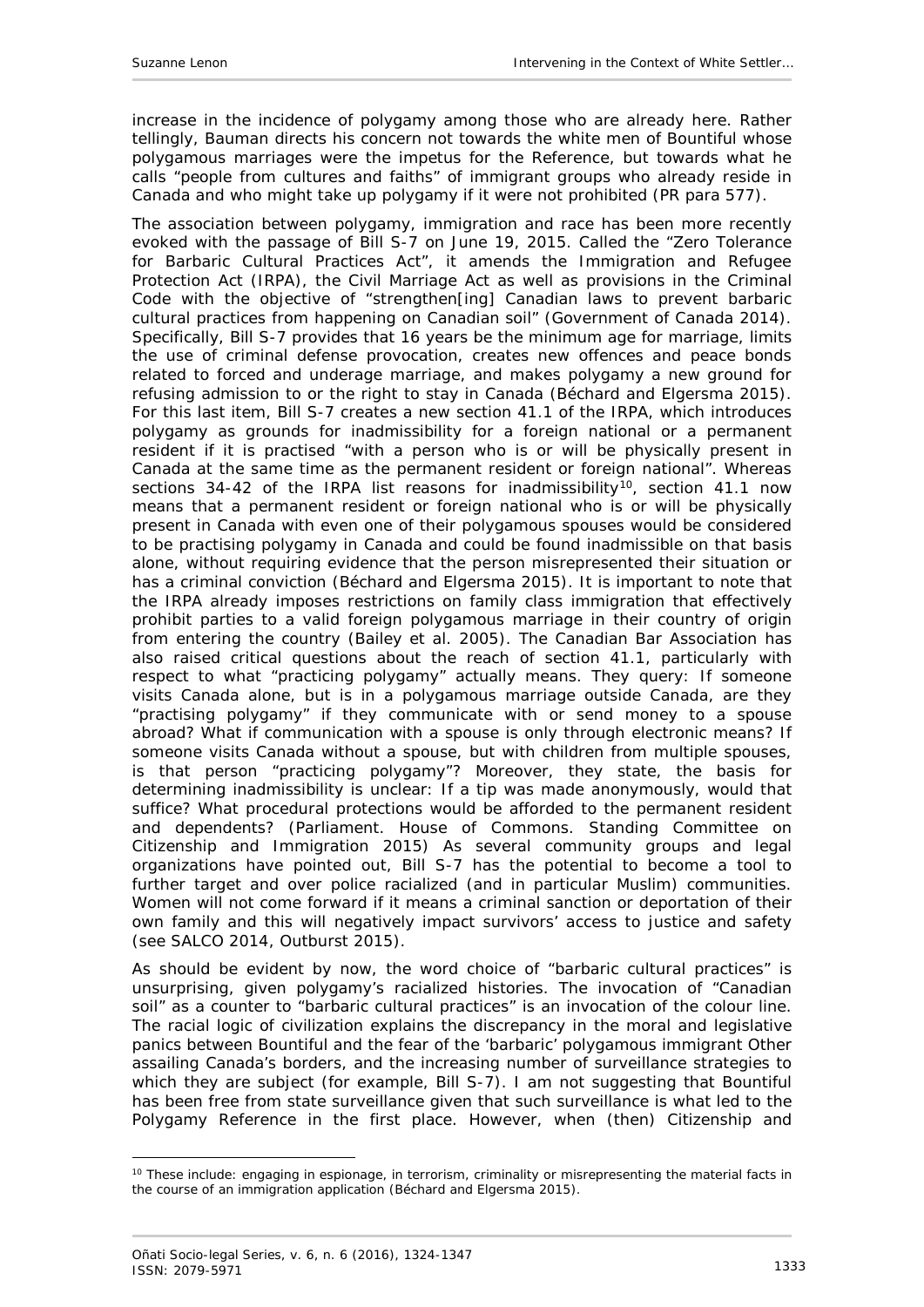Immigration Minister Chris Alexander, in his announcement of Bill S-7, states that Canada will not tolerate "barbaric cultural practices" on Canadian soil – with absolutely no mention of Bountiful – something is going on. And this 'something' is the structure of white settler colonialism, couched in the language of Western civilization.

I want here to return to the question I posed at the beginning of this paper, namely why the state evinces such a deep investment in the centrality of monogamous marriage as the most desired and exemplary family form. While one answer is found in the racial logic inherent to the judgment's civilizational discourse, I want to suggest that what remains implicit in the evocation of 'Western civilization' is the persistence of settler colonialism and hence an ongoing claim to white settler sovereignty. Settler colonialism here refers to the structure of Canadian society, a persistent social and political formation that continues into our present and not merely the unfortunate birth pangs of its founding (Arvin *et al*. 2013). "Colonialism must be seen as a living phenomenon, not an historical fact" (Monture 2007, p. 207). Indeed, settler colonialism is present precisely when it appears not to be, given that its normative function is to appear inevitable and final (Morgensen 2011, p. 42).

A key aspect of its persistence is the naturalization of the heteropatriarchal nuclear family as a cornerstone to the imperatives of Canadian nation-building. As white settler nations sought to disappear Indigenous peoples' complex structures of government and kinship, the management of Indigenous peoples' gender roles, sexuality and kinship relations that appeared non-heteronormative served a primary locus in projecting and maintaining settler colonial power. Scott Morgensen (2011, p. 23) theorizes modern sexuality as the array of discourses, procedures, and institutions that arose in metropolitan and colonial societies to distinguish and link primitive and civilized gender and sexuality, while defining racial, national, gendered, and sexual subjects and populations in biopolitical relationship. This settler sexuality, a white and national heteronormativity, was formed by regulating Native sexuality and gender while appearing to supplant them with the sexual modernity of settlers (Morgensen 2011, p. 31).

This is exemplified most egregiously through the *Indian Act*; but also finds its way through other routes of legal regulation such as the prohibition on polygamy. For example, as discussed earlier, Canadian anti-polygamy legislation arose out of cross-border pressure from the American government to address polygamy practiced by Mormons who were migrating from Utah to Southern Alberta. As historians have noted, Canadian government officials were concerned that kinship formations understood as polygamy persisted among the Blackfoot/Niitsitapi on whose territories the Mormons settled, in spite of efforts of the Department of Indian Affairs (DIA) and missionaries to impose British norms of lifelong, Christian, monogamous, heterosexual marriage. This legislation, then, perhaps derives less from the threat posed by Mormons to the Canadian moral order than from ongoing challenges to narratives of settler sovereignty posed by the persistence of Indigenous peoples on their lands (Rifkin 2011, p. 165). With the polygamy provision, the DIA actively targeted Kainai (part of the Blackfoot/Niitsitapi Confederacy) customary marriage law that allowed for more than one wife. An Indigenous man named Bear's Shin Bone was convicted in March 1899 for forming (what was understood as) a polygamous marriage with two women of the Kainai. As Sarah Carter (2008) has argued, this case was both the effect and culmination of a decade of efforts by the DIA to reconfigure Indigenous kinship forms, efforts which also included withholding rations and annuities, placing second wives in residential schools, and subdividing land on the Kainai reserve into small lots to promote the nuclear breadwinner family. Upon conviction, Bear's Shin Bone stood at risk of five year's imprisonment or a fine of five hundred dollars. This is in stark contrast to the sentencing outcome of the only other case of conviction under the Criminal Code's polygamy offence. In *R. v. Harris* (1906), the accused was found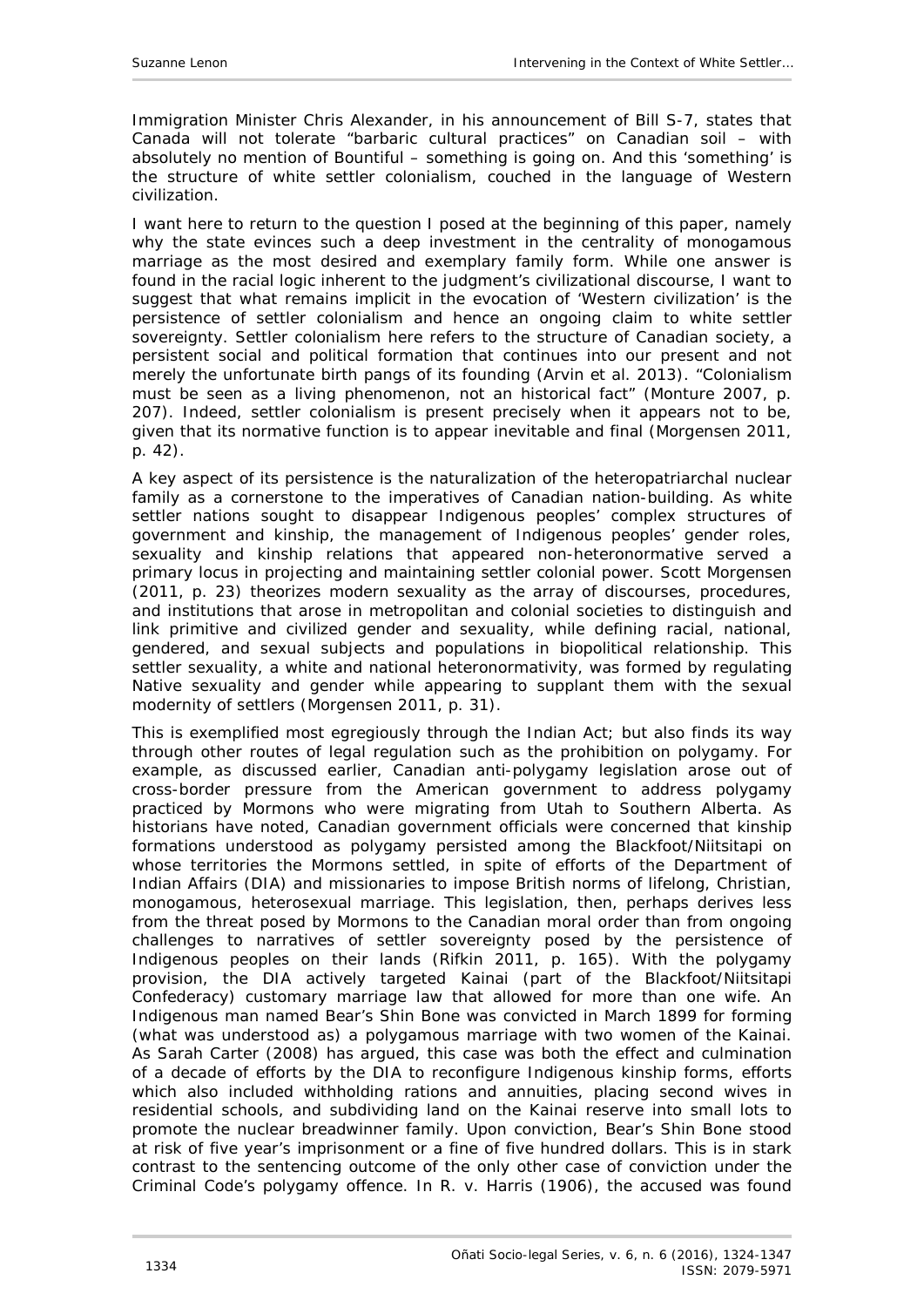guilty of living with a married woman in "open continuous adultery to the scandal of the public" (para 7), yet his sentence was to "allow him to go on his personal bail for one month to give him an opportunity to prove his desire to reform" (para 8).<sup>[11](#page-11-1)</sup>

The state's investment in "the importance of being monogamous", evinced so powerfully throughout this Polygamy Reference thus makes sense if we understand settler colonialism as a contemporary structure of the Canadian nation-state. The unremarked whiteness of Bountiful is testament to this. While many scholars have discussed the historical racialization of white Mormons in North America, it is important to consider how Bountiful, as a fundamentalist Mormon religious community, is shielded by its whiteness and the protective privileges offered by white racial norms of Canadian citizenship. Central to these norms is the dispossession of Indigenous peoples from their lands. The institution of citizenship was key to the processes of settlement, economic development, and nationbuilding. As Sunera Thobani (2007, p. 74) writes, the category citizen, born from the genocidal violence of colonization, exists in a dialectical relation with Indigenous people for whom the emergence of this citizenship was deadly, not emancipatory. Brian Egan (2011) discusses this dispossession and displacement of Indigenous peoples in British Columbia to reserves as a spatial project that constitutes a fundamental part of the effort to produce the province as a white place. We need to seriously consider, then, the community of Bountiful, settled on unceded Ktunaxa territories, *as settler colonial*.

As I hope to have made clear, the racial politics of the Polygamy Reference are inescapable. Given its mandate and purpose, West Coast Leaf is necessarily entangled in a complicated and uneven relationship with Canada as a white settler nation-state, and like all parties to the Reference, its submissions are not on the outside of the racial logics that so profoundly undergird the legal terrain and cultural landscape of polygamy in Canada. What I seek to discuss in the next section are some of the racial implications flowing from this, particularly the effects of West Coast Leaf's position on polygamy's harms.

### <span id="page-11-0"></span>**3. Interpreting the polygamy provision: The apprehension of harm**

In his written decision, Justice Bauman found that section 293 should be broadly interpreted to apply to all people who practice or enter into multi-spouse marriages that have been sanctioned by civil, religious or other means<sup>12</sup>, whether or not it is by law recognized as a binding form of marriage (PR para 1036). In his interpretation, the criminal law is intended to capture *all* participants in a polygamous marriage (para 1030) except children between the ages of 12 and 17 (PR para 1359).

That Justice Bauman took such a broad interpretation is unsurprising given that the apprehension of harm arising out of the practice of (polygynous) polygamy deeply shapes the Reference's narrative. Evidence offered by experts and lay witnesses sought to ascertain polygamy's harms, both current and anticipated; and Justice Bauman relied heavily on evidence provided from evolutionary psychology. Summarized in paragraphs 779-793, but argued throughout the Reference decision and evinced in expert evidence, the harms of polygamy range from increased rates of violence against women, increased competition for women, reduced gender equality and exacerbated patriarchal control over women, the devaluing of romantic love, higher infant mortality rates, low education rates, the exposure of children to harmful gender stereotypes, and greater negative mental health conditions.

<span id="page-11-1"></span><sup>&</sup>lt;u>.</u> <sup>11</sup> In the case of *R. v. Tolhurst and Wright* (1937) James Tolhurst and May Wright were both prosecuted for polygamy for living in an adulterous relationship with one another despite each being married to someone else. In ruling out a conviction, the judge determined that the polygamy provision of the *Criminal Code* did not cover adultery.<br><sup>12</sup> Section 293 is not directed at multi-party, unmarried relationships or common law cohabitation, but is

<span id="page-11-2"></span>directed at both polygyny and polyandry. It is also directed at multi-party same-sex marriage.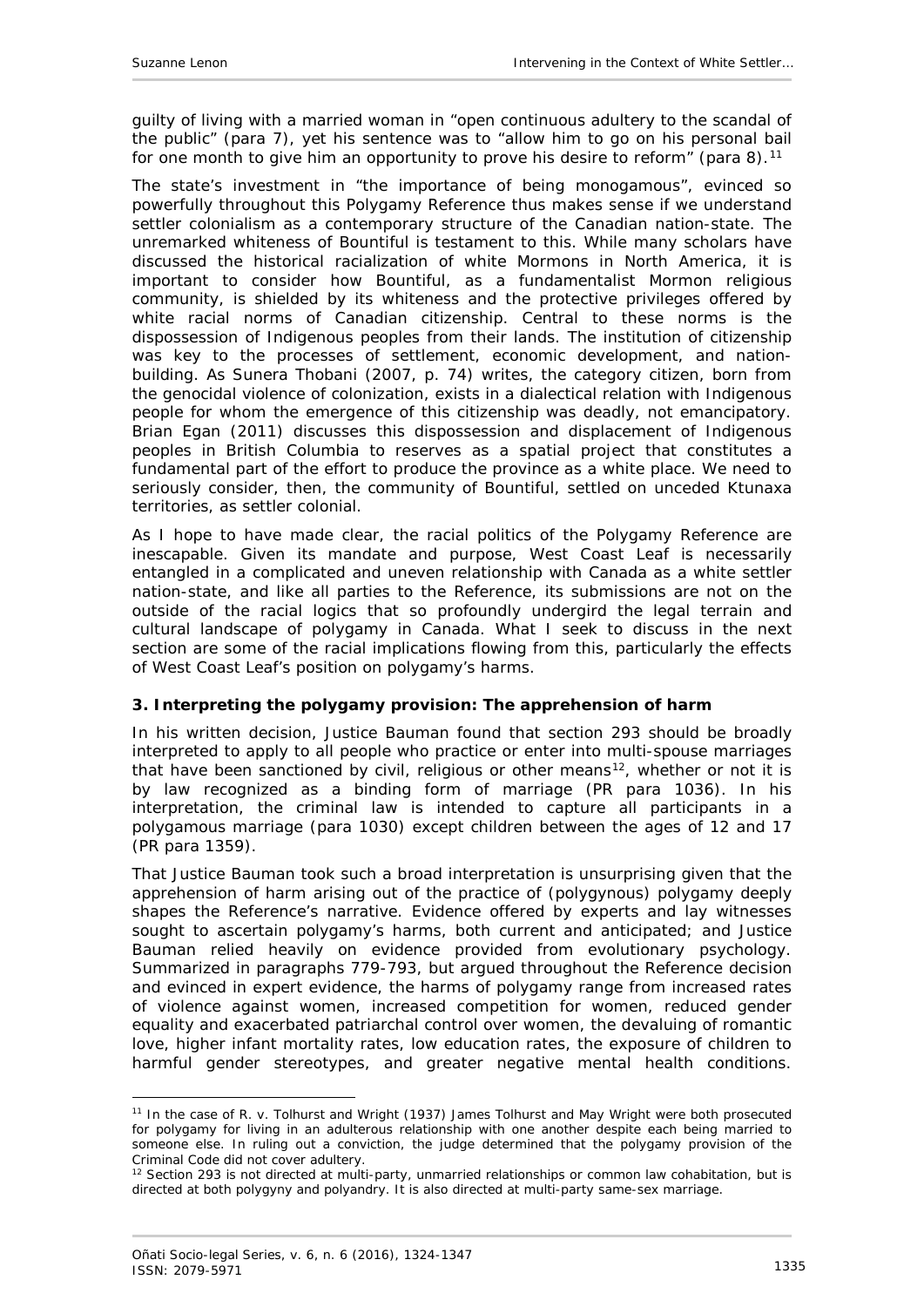Furthermore, crime rates and anti-social behaviour would increase if polygamy were to be decriminalized due to the large number of unmarried men unable to find wives. Here, it was suggested that monogamous marriage "makes men much less likely to commit crimes such as murder, robbery and rape" (PR para 509). In other words, monogamous marriage civilizes men. Politically, for nation-states, polygynous polygamy is "an impediment to the advancement of civilizations toward liberty, equality, and democratic government" (Witte 2010, para 289). It leads to decreased civil liberties and reduced investment in health and education because, according to one expert (McDermott 2010, para 131), states with higher degrees of polygyny have higher amounts of per capita defense expenditures (which belies the fact that the United States, a "non-polygynous" nation-state, has the highest concentration of military expenditure globally).  $13$ 

There are a number of troubling assumptions underlying the overall narrative of polygamy's harms, including that women are property to be distributed between men, that children somehow are exempt from exposure to harmful gender stereotypes in monogamous nuclear families, that monogamously married men are not violent<sup>[14](#page-12-1)</sup> and, the association of polygamy with social, cultural and political backwardness. For the court, the harms associated with polygamy are not simply the product of individual misconduct but *inhere in the institution itself* (PR para 1343; emphasis mine) and thus can be expected to occur wherever polygamy exists (PR para 14, 1045). Indeed, there is no such thing as "good polygamy". The risks of its social, economic and political harms are serious enough that criminalizing *all* polygamous marriages is not viewed as a disproportionate response (PR para 1220).

For its part, West Coast LEAF writes that section 293 serves the public interest by protecting individuals from real and probable harm:

Society as a whole has an interest in condemning such harmful consequences as flow from polygamy, as well as in maintaining a law that has at its heart the promotion of Charter rights and values. Women are devalued in society when the criminal law fails to protect their rights to equality and safety; such infringements compromise the human dignity of the *victims* of polygamous relationships, the women of Bountiful and Canadian women and girls more generally (West Coast LEAF 2011b, para 38; emphasis mine).

While Justice Bauman constructed a judgment that went to great lengths to disparage polygamy and tout monogamous marriage as a bedrock of civilization, West Coast LEAF steered away from such an excessively critical position. One important element to West Coast LEAF's intervention is its request that the Court consider a more narrow interpretation of the polygamy provision. Its position was that section 293 is consistent with the *Charter* when it is 'read down' to apply to *exploitative* polygamy only, and should be used to prosecute spouses rather than victims; in other words, section 293 should apply only to those polygamists who exploit women and girls, and not apply to the party being exploited (West Coast LEAF 2011b, para 2). As it reads now, the polygamy provision is in fact punitive to women, as it applies to *anyone* over the age of eighteen. West Coast LEAF noted that the concept of exploitation is expressed in such *Criminal Code* offences such as sexual exploitation and obscenity, sections that could provide guidance to specify what constitutes an exploitative polygamous relationship (West Coast LEAF 2011b, para 40-42).

<span id="page-12-0"></span><sup>&</sup>lt;sup>13</sup> See the Stockholm International Peace Research Institute (SIPRI) Military Expenditure Database 2013. (Shah 2013).

<span id="page-12-1"></span> $14$  As if this footnote is necessary. Nonetheless, a recent Statistics Canada (2013) report contradicts such an assumption: Spousal violence was the most common form of family violence in 2013, with nearly half (48%) of family violence occurring at the hands of a current or former spouse (married or common law). In 2013, more than two-thirds (68%) of all family violence victims were female. (Canadian Centre for Justice Statistics 2015).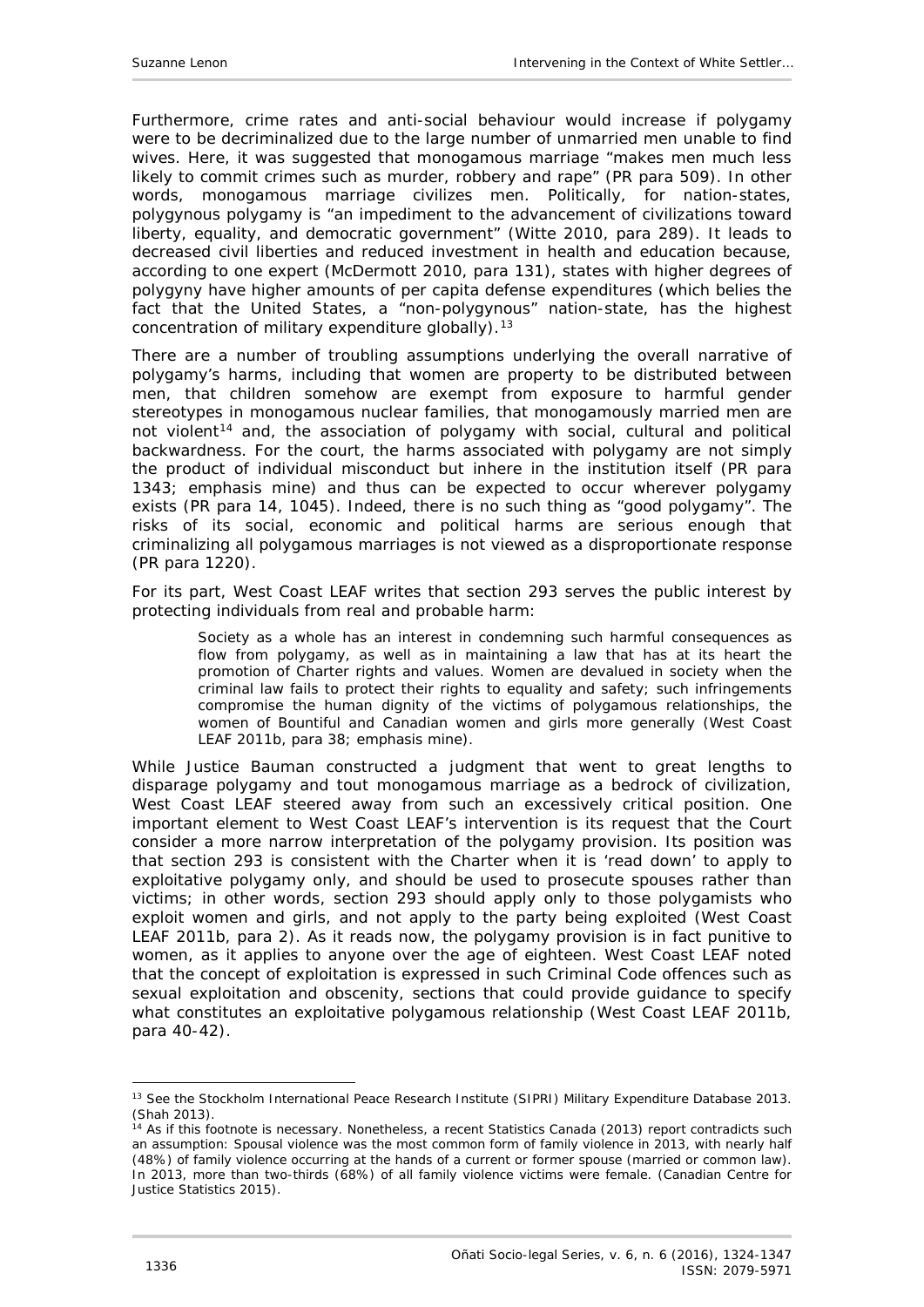West Coast LEAF suggests that polygamous marriage is not inherently harmful given that "the practice of having multiple partners can be an expression of diverse forms of family and sexuality that respects the individual agency of each member of the union" (West Coast LEAF 2011b, para 45). Relationships involving multiple spouses, however, can "be a means to control women's sexual reproductive and economic freedom" (West Coast LEAF 2011b, para 45). Polygamy is a practice that "tends towards and "lends itself to" exploitation (West Coast LEAF 2011a, para 1; West Coast LEAF 2011b, para 72). For West Coast LEAF, the conduct moves from legitimate to criminal depending on whether there exists an element of exploitation in the impugned relationship (West Coast LEAF 2011b, para 72). It offered a (nonexhaustive) list of factors to determine the circumstances of exploitative polygamy, including whether a community practices polygyny and not polyandry; whether there is a power differential based on significant age differential; whether the female is a 'young person' as defined in the *Criminal Code*; and whether the marriage structure in question concentrates household power in the central male figure in terms of decision making, sexual control and economic control (West Coast LEAF 2011b, para 48-49).

West Coast LEAF's position attends to an important issue engaged by the Polygamy Reference, namely that of the overly broad sweep of section 293. By arguing that the law must be 'read down' to be constitutionally valid, it attempts to capture *only* exploitative polygamous relationships and not include the party being exploited. In so doing, it offers a much more nuanced approach to the apprehension of harm than do other parties to the Reference. The lead counsel for the Attorney General of BC, for example, privileged evolutionary psychology as a way to determine the harms associated with polygamous marriage. This expert evidence was specifically articulated through the trope of contagion, which posited a *non-trivial* increase in the incidence of polygamy as "quite plausible" if section 293 were to be overturned (PR para 555, 1290). In contrast to the narrow interpretation offered by West Coast LEAF, polygamy's harms are not contained within a particular form of practice of polygamy (i.e., exploitative); rather *we are all at risk* from its biopolitical threat if decriminalized. Drawing from the evolutionary psychology evidence, Justice Bauman concludes that

Within the population at large…human beings will have a tendency to adopt the practice when the environment permits. On the whole, I find that the possibility of increased immigration by polygamous families, and the take up of polygamy by those already in Canada make the case for a reasoned apprehension that polygamy would increase non-trivially if it were not prohibited (PR para 575-576).

Notably, and one of the more problematic aspects of the Polygamy Reference, is how a specter of contagion comes to be discursively located in populations from Africa and the Middle East who, were polygamy to be decriminalized, would "view Canada as an especially desirable destination", and in the event that "these immigrant communities were to become stable, their populations would expand comparatively rapidly" (PR para 560). It requires no leap of imagination here to see the trope of the racial Other assailing Canada's borders.

In contrast to what reads as both a "culturalization" and "biologization" of polygamy, West Coast LEAF firmly locates the harms associated with polygamy in patriarchal relations of power. This is evinced, for example, in how it framed its arguments that the polygamy provision does not breach sections 2(a) and 7 of the *Charter*. It argued that freedom of religion is not infringed by section 293 "because the scope of the freedom of religion is limited where the impugned law prevents harmful activity and that is particularly so with respect to the overwhelming body of evidence of harm demonstrated in this Reference" (West Coast LEAF 2011b, para 53). The nexus between religious freedom and women's substantive equality is, in many ways, at the heart of West Coast LEAF's involvement with the issue of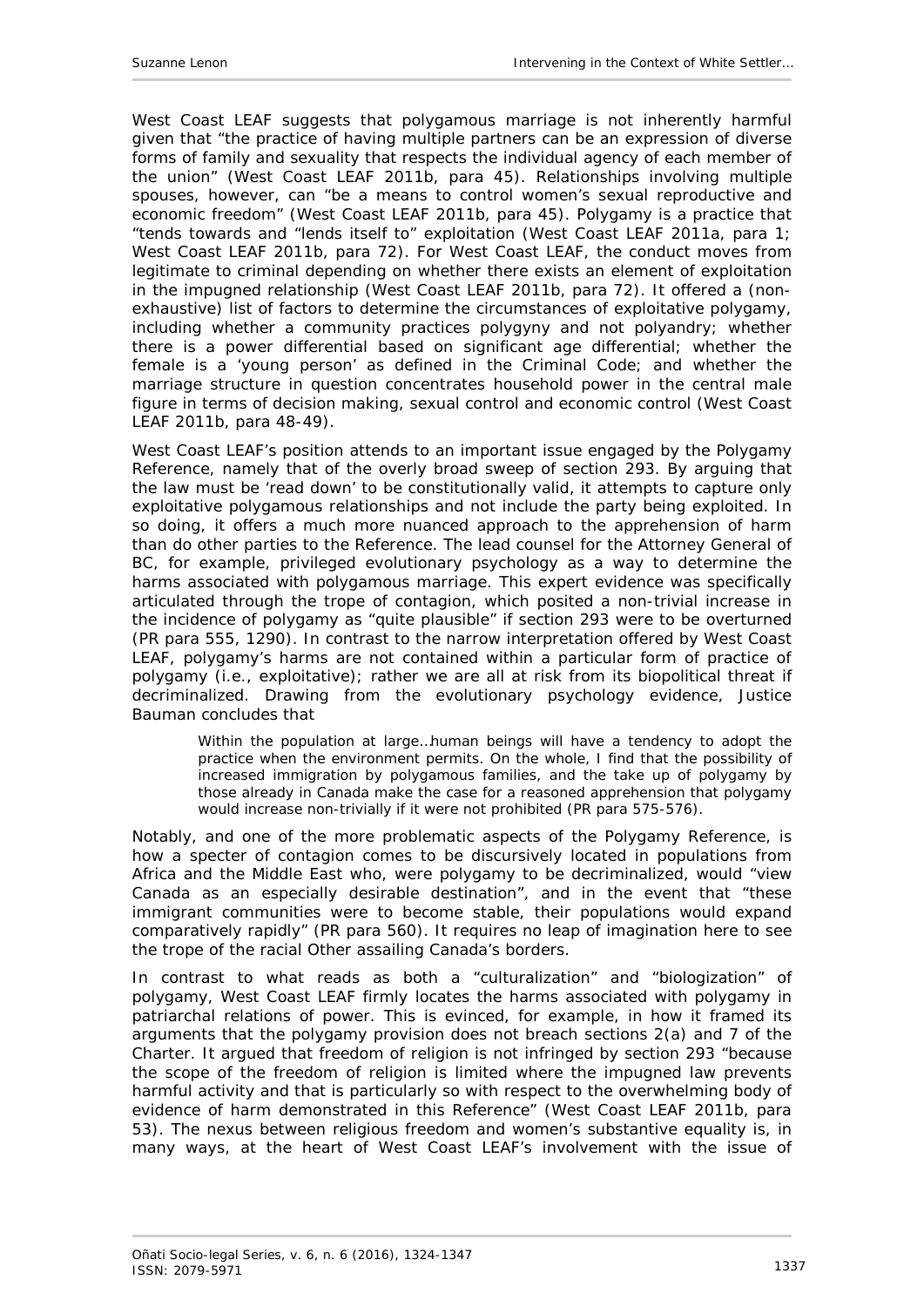polygamy.<sup>[15](#page-14-0)</sup> In an interview about the contours of its involvement in the Polygamy Reference, Alison Brewin, interim Executive Director, said

We hadn't taken it on as an issue mostly because we fell into the category, oh it's religious freedom and who are we to judge and if the women aren't phoning us up to complain about it, you know…But there were lots of women who...were saying 'why aren't you doing something about it?' So even from the beginning we were caught up in a "not sure". But then a couple of women who had been part of the community [Bountiful] had left. We started talking to them and just started to recognize what is horribly exploitive about the nature of polygamy as it's practiced…We started to realize that the context of religious freedom and women's equality was really complicated, and if we weren't going to spend some time trying to figure it out, who was?...So it was many years from when we first decided that this was something we should tackle to the court case. For one thing, we were never sure there was going to be a court case. So we had a symposium…We spent two days hashing it all out, what were the boundaries of religious freedom. A big part of it was the frustration, knowing what exactly happened to women and children in Bountiful and the idea that religious freedom should protect them, protect and allow people to do that, and women and children to be treated and exploited in that way just didn't make sense. So there had to be some kind of answer in law.[16](#page-14-1)

West Coast LEAF asked the Court to consider a more complex view of whose religious equality rights are at stake in the Reference, namely those "who may be subject to the coercive force of a religious leadership that subscribes to authoritarian rule and entrenched patriarchy" (West Coast LEAF 2011b, para 60), and notes that it is within the Court's mandate to examine the genuineness of religious belief or whether that belief is the result of coercion and manipulation to ensure compliance with religious norms (West Coast LEAF 2011b, para 59)

With respect to section 7 (security of the person, liberty interests), West Coast LEAF submitted that the Court needed to consider the very different ways in which the section 7 rights of a husband and his wives may be engaged. In contrast to the argument forwarded by the *Amicus*, which contended that the polygamy provision deprived polygamists from making inherently personal choices with respect to their intimate relationships, West Coast LEAF argued that the exploitative practice of polygamy violates the security of the person by infringing on personal autonomy and bodily integrity. It contends that the state does have a role in ensuring women's safety in the context of intimate relationships. To say otherwise is "a perversion of the intent of the *Charter* to use the rights contained therein to create a safe space for men to exploit women" (West Coast LEAF 2011b, para 66). It thus asks the Court to interpret section 7 as protecting the substantive rights of women through upholding section 293 as constitutionally valid (West Coast LEAF 2011b, para 66).

To recap, West Coast LEAF apprehends polygamous marriage as harmful when it is determined to be "exploitative" and it firmly situates such exploitation within patriarchal relations of power, a move that provides a crucial counter to cultural and biological essentialism. As all parties to this Reference trial did, West Coast LEAF constructed its own position of support for section 293 in particular ways, and there are some compelling tensions in its apprehension of polygamy's harms. First, its analytic scope of familial patriarchal relations of power is spatially delimited to polygamous family forms; it does not attend to the ways in which gender violence and substantive inequality are characteristic of (western) law's norms regarding monogamous marriage. I am not arguing here that West Coast LEAF is endorsing

<span id="page-14-0"></span><sup>&</sup>lt;sup>15</sup> The topic of state accommodation of religious and cultural rights in Canada, and the varied feminist investments in this, is outside the scope of this paper. For analysis of state and feminist responses to attempts to apply Sharia law to family disputes in Ontario, see Razack (2008); for analysis of state and feminist responses to the issue of "reasonable accommodation" in Quebec and the Quebec Charter of Values, see Bilge (2013), Narain (2014).

<span id="page-14-1"></span><sup>16</sup> Interview with author, October 21, 2015.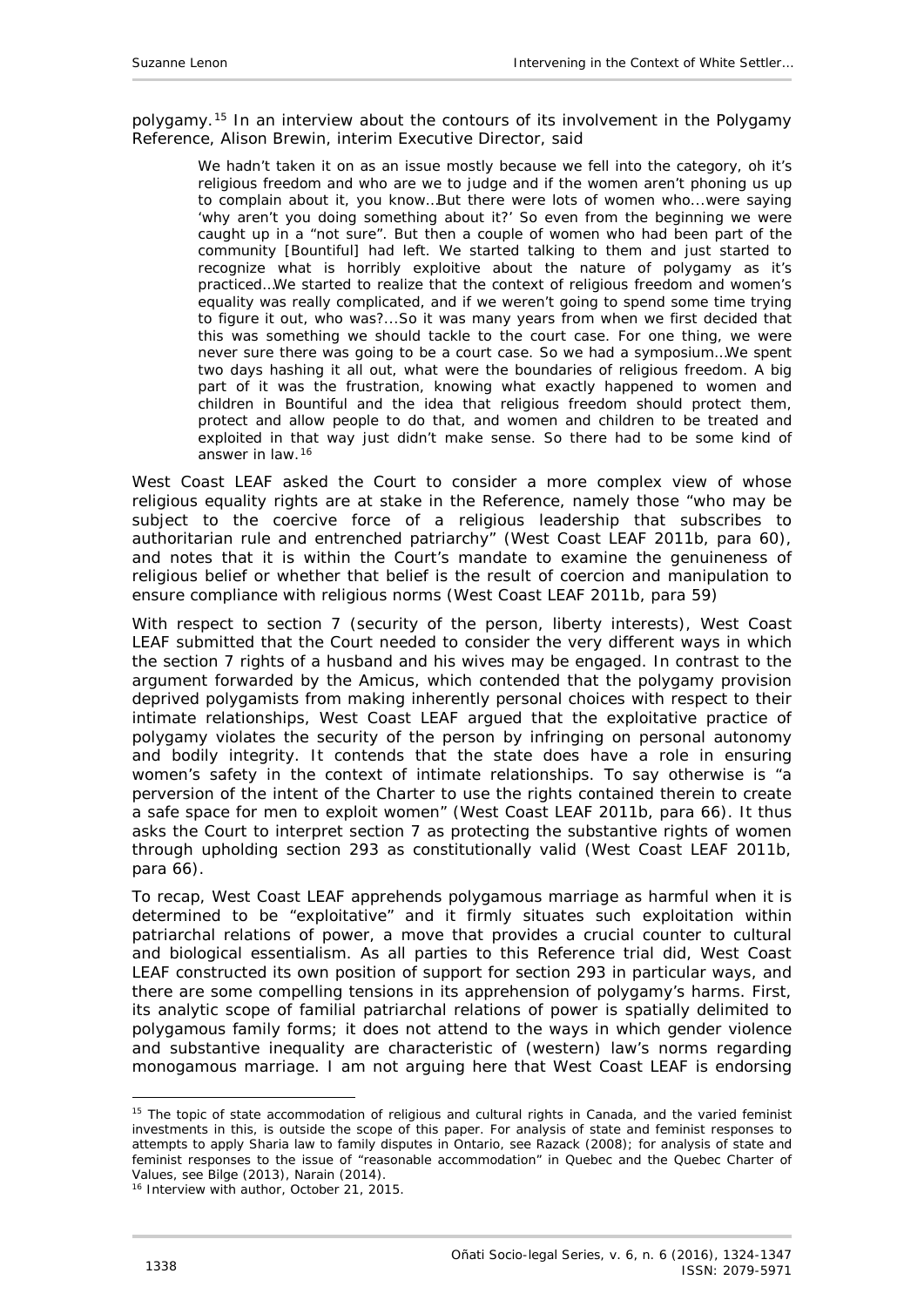monogamous marriage as an institution. As Alison Brewin noted, "polygamy is kind of the really bad end of the spectrum of the ways marriage can be bad for women."<sup>[17](#page-15-0)</sup> I am also cognizant of the constraints posed by the strict questions the Polygamy Reference sought to answer as well as rules of relevancy. Yet I think this absence does matter for the meaning-making of polgyamy's harms. Even though West Coast LEAF frames polygamy as not being inherently harmful, it nonetheless equates polygamous marriage with harm throughout its submissions. In other words, even though it offers a narrow interpretation of section 293 to apply to "exploitative polygamy", there is equivocation between "exploitative polygamy" and "polygamy"; and the list of factors that establish exploitative polygamy are subsumed in the longer list (almost five pages) of the harms associated with polygamy in general (West Coast LEAF 2011b, para 51, (a)-(t)). West Coast LEAF asserts that a "picture of wholesome polygamy cannot stand" (West Coast LEAF 2011b, p. 50). Thus it rejects the idea proffered by some feminist legal scholars that because many of the harms associated with polygamy (for example, child and spousal abuse) fall within other existing *Criminal Code* provisions, there is no requirement to criminalize this particular family form.[18](#page-15-1) As the report (Walia 2006, p. 34) from West Coast LEAF's Women's Equality and Religious Freedom Advisory Committee states, it is crucial to separate out the unjustifiable abuse that occurs in polygamous relationships from the practices of polygamy.

West Coast LEAF disagrees with the proposition that because some of polygamy's harms fall within other existing *Criminal Code* provisions, section 293 is neither rationally connected to its objective nor minimally impairing of the infringed rights. It asserts that

The Challengers may well argue that section 293 is unnecessary and that other Criminal Code provisions are sufficient in dealing with physical and sexual abuse. However, this argument must fail. It is important to note that the harms associated with the practice of polygamy transcend the more obvious harms of physical and sexual abuse. These additional harms are more insidious; they strike at the heart of equality rights and the right to security of the person for women and girls (West Coast LEAF 2011b, para 104).

The polygamy provision, then, "targets the problems holistically instead of in a piecemeal fashion" as it "captures the institutional framework that creates the circumstances in which such other crimes may occur" (West Coast LEAF 2011b, para 94). To be clear, some feminist arguments for the decriminalization of polygamy do not deny that violence and abuse happens in polygamous families nor do such arguments elide questions of consent, particularly with respect to underage young women. Rather, this line of feminist argumentation seeks to trouble and dislodge the legal, social and affective hold that "the importance of being monogamous" has on our imaginations of family forms; and it takes issue with the assumption that criminalizing a particular family form will further the advancement of women's equality.

<sup>-</sup>17 Interview with author, October 21, 2015

<span id="page-15-1"></span><span id="page-15-0"></span><sup>&</sup>lt;sup>18</sup> The feminist arguments for the decriminalization of polygamy posit that criminalization is not the most effective way of dealing with gender inequality that may exist in polygamous relationships. First of all, women face the threat of prosecution under section 293 because it is gender neutral and applies to everyone over the age of 18, and this can prevent women from leaving an abusive polygamous marriage. The provisions of Bill S-7 further compound this as women are also potentially at risk for deportation. Secondly, criminalizing polygamy harms women who want to terminate their polygamous relationships because in some provinces, women cannot access the *Divorce Act* nor can they obtain support or property rights on the breakdown of their relationship -- Ontario and Prince Edward Island are the only two provinces that have included polygamous relationships in their family law regimes. Generally speaking, these feminist arguments contend that decriminalization does not indicate endorsement of polygamy and/or that nothing inheres to the structure of this marriage form to make it a criminal wrong. For further discussion, see Bailey *et al*. (2005), Walia (2006, p. 34), Baines (2007), Calder and Beaman (2014).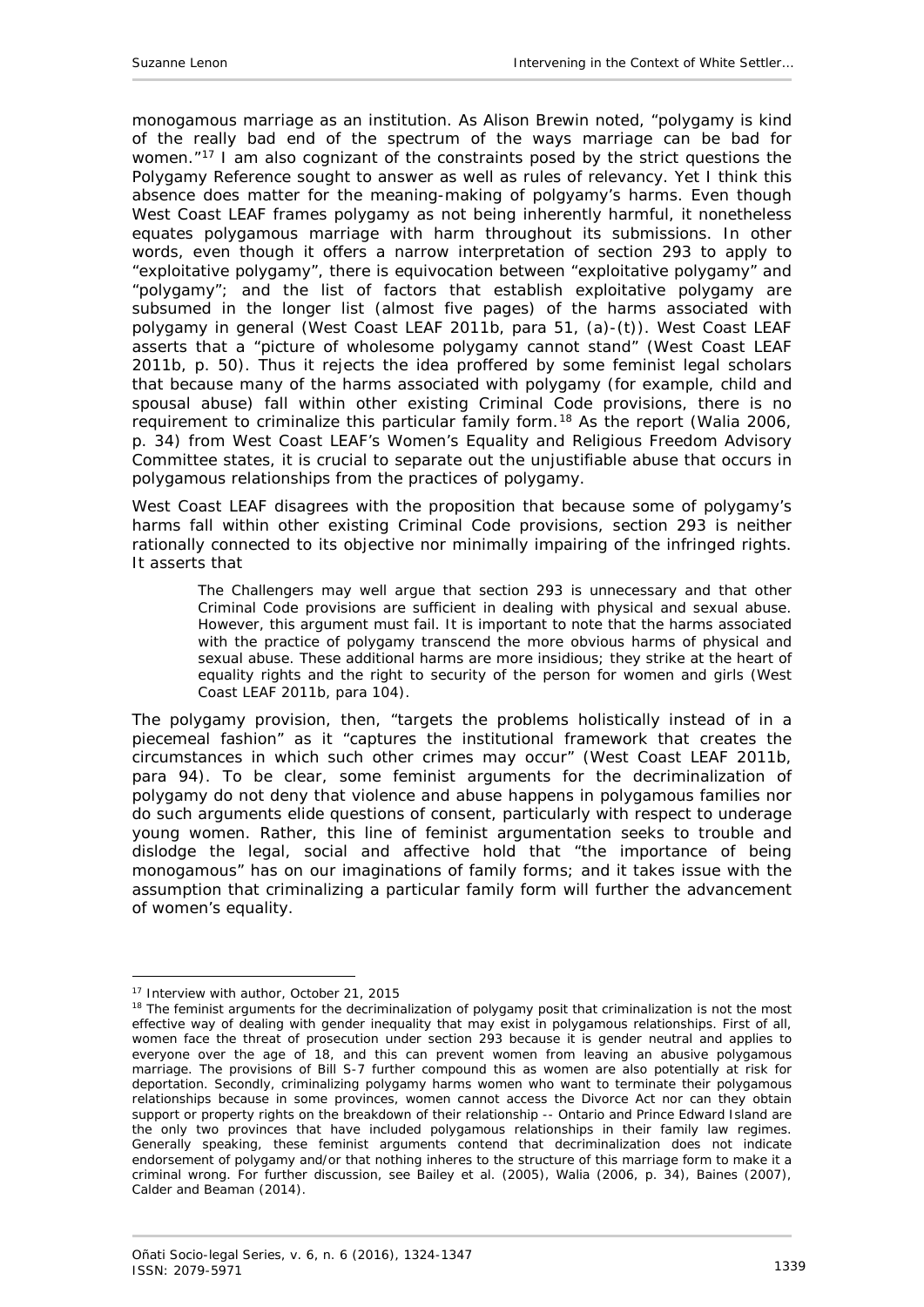Given how West Coast LEAF frames polygamy's harms, we are left with an understanding of women and girls living in polygamous marriages as victims within (religious) patriarchy in need of protection; exploited, with neither agency, autonomy, resistance nor complexity to their lives. This is not to suggest that polygamous marriage cannot be critiqued or that it is *not* a site of harm. Rather, it is to suggest a rather impoverished hegemony of experience on the pages of West Coast Leaf's submissions.

Mudhavi Sunder (2003) points out that law often requires women to choose between religion and rights. She writes, "traditionally feminists have accepted this framework, arguing that when weighing religious freedom against equality, women's rights should trump" (Sunder 2003, p. 1410). But, she asks, perhaps it is time for feminist engagement with law to forge new strategies that allow an individual an identity not just without religious and cultural community but also within it (Sunder 2003, p. 1412, see also Bano 2013). I want to note here that West Coast LEAF initiated the Women's Equality and Religious Freedom (WERF) project in 2005 to address issues surrounding the intersection of religious freedom and women's equality (see Walia 2006). The overarching question of the project was: "How should the principles of substantive equality that LEAF has been instrumental in developing be applied when considering the complexities of the rights of individuals, particularly women, within religious and cultural minorities given our commitment to religious freedom, anti-racism, and genuine multiculturalism?" (Walia 2006, p. 7) The WERF Advisory Committee heard, via consultations with racialized women of faith, that instances of gender inequality within religious and cultural minority communities often create a backlash that demonizes these communities *without* the concomitant acknowledgement that gender oppression is just as prevalent in the majority community (Walia 2006, p. 33). The Advisory Committee reached consensus on three key points: the practice of polygamy exists within a global context of systemic discrimination against women and girls; "freedom of religion" should not be used as a shield to prevent discussion about polygamy and its effects on women as this serves to reinforce the stereotype of particular religions as being backward and uncivilized, while distracting from patriarchy; and finally, section 293 does not enhance women's equality because it stigmatizes them, thus a pragmatic harm reduction approach that decriminalizes polygamy will prevent further marginalization.

There is no mention of the WERF research project and its thick analysis of the respondent's lives in West Coast LEAF submissions to the Polygamy Reference. In response to my question of why this was so, Alison Brewin said,

A few things happened on the path from the overall thoughts about something versus what you plead in court. And some of it is what the court limits you to, how much time and space they limit you to, so you have to make some differences for that. Plus it depends on how the case itself, what the question is before the court compared to the broad questions that we were talking about in that project…At the end of the day, when thinking about the actual section of the law and how it's written and how the reference question was put and what the court was going to allow us to do, we had to make some decisions along the way.<sup>[19](#page-16-0)</sup>

This speaks to the struggles and tensions facing feminist litigation, and the imperatives of submitting to foundationalist requisites of legal discourse (Gotell 2002). Moreover, the bedrock of the feminist legal project is the notion of a shared core of oppression based on gender. In her influential article, "Race and Essentialism in Feminist Legal Theory", Angela P. Harris (1990, p. 613) contends that the story of woman as victim encourages solidarity by emphasizing women's shared oppression, thereby denying or minimizing difference.

One of LEAF's (and by extension, West Coast LEAF's) innovation has been to develop a contextualized approach to women's equality that recognizes inequality

-

<span id="page-16-0"></span><sup>&</sup>lt;sup>19</sup> Interview with author, October 21, 2015.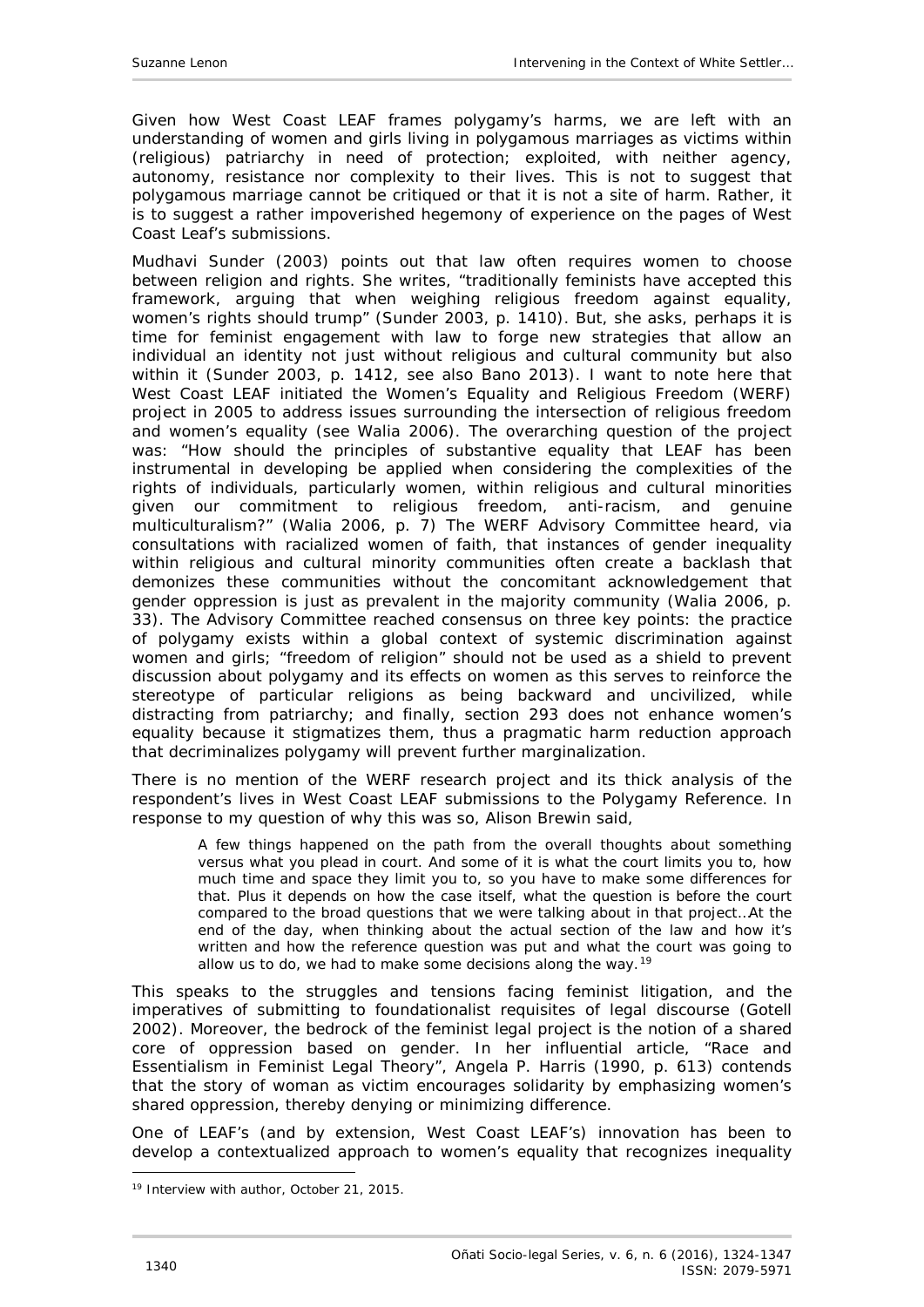as being rooted in gendered social relations, not in women's formal similarity or difference from men (Jhappan 2002). But we can ask, what are the costs of submitting to this and of articulating "women's experiences" in polygamous marriages solely through the prism of gender? In other words, what does the absence of the WERF report and voices enable? What is lost in the absenting of women's realities in all their complexities?

I want to draw attention to the racialized implications of West Coast LEAF's position on harm, namely that it conditioned the Court's relatively positive reception of its submissions and, more troubling, it gave weight to the civilizational narrative that so deeply structures the Polygamy Reference. I would argue that in fact its position conditioned how the Court responded to its submissions. In fact, it is interesting to consider at this point what West Coast LEAF "got", that is, whether and how its submissions found their way into the final judgment. With respect to freedom of religion, as stated earlier, Chief Justice Bauman agreed with the *Amicus'*  submissions that s. 293 violates religious freedom; and while he does note the defenders' position that polygamy interferes with the *Charter* rights of women and children, he does not at all address West Coast LEAF's position that situates the freedom of religion within an analysis of patriarchal power. The same can be said for his section 7 analysis, which does not explicitly account for a feminist reading of this *Charter* section as articulated by West Coast LEAF.

This may at first glance belie my earlier claim that West Coast LEAF was the feminist voice taken seriously by the Court. But in fact, as I have argued, Chief Justice Bauman does give serious consideration to its interpretation of section 293 as being read down to apply to exploitative polygamy. I do not take his consideration of West Coast LEAF's position lightly, because an interesting feature of the Polygamy Reference is how it handled competing 'truths' about polygamy's harms. The apprehension of polygamy's harms turned on an unmediated appeal to the evidence of experience, where some women's experiences came to be constructed as the Truth while others' did not. In speaking to how West Coast LEAF came to develop its position on harm, Alison Brewin said

Ultimately, in all our research and conversations, it was clear that polygamy as it's practiced, whether in theory it can be fine and not be exploitive, in practice it actually was…The key was for us looking at the actual evidence of how it's practiced…So that's how we got there, was really just looking at what happens for women when they're in polygamous relationships.<sup>[20](#page-17-0)</sup>

While West Coast LEAF was careful to caution that evidence of harms must be examined within the applicable social and regional contexts (West Coast LEAF 2011b, para 50), its written submissions to the Reference did not highlight complexity and agency of women in polygamous marriages. West Coast LEAF fails to consider the concerns of women who participate in polygamous relationships and who do not view their relationships as unequal and oppressive.

Writing of her experience as an expert witness in this trial, feminist scholar Lori Beaman (2014, p. 132) writes that "(r)easoned discussion about whether polygamy is inherently harmful to women was, in my experience at least, almost impossible" . The court was faced with expert evidence submitted by the *Amicus* cautioning against facile acceptance of stereotypical portrayals of what are heterogeneous experiences of women globally living in polygamous communities, including religious communities such as Bountiful (see, for example, PR paras 703-709). Such evidence sought to highlight mutuality and women's agency within polygamous relationships. Citing the work of Saba Mahmood, Samia Bano (2013, p. 169) writes that feminist legal scholarship and practice must uncouple agency from liberatory politics in order to more fully conceptualize the ways in which women belonging to religiously conservative communities negotiate and assert their agency

-

<span id="page-17-0"></span><sup>20</sup> Interview with author, October 21, 2015.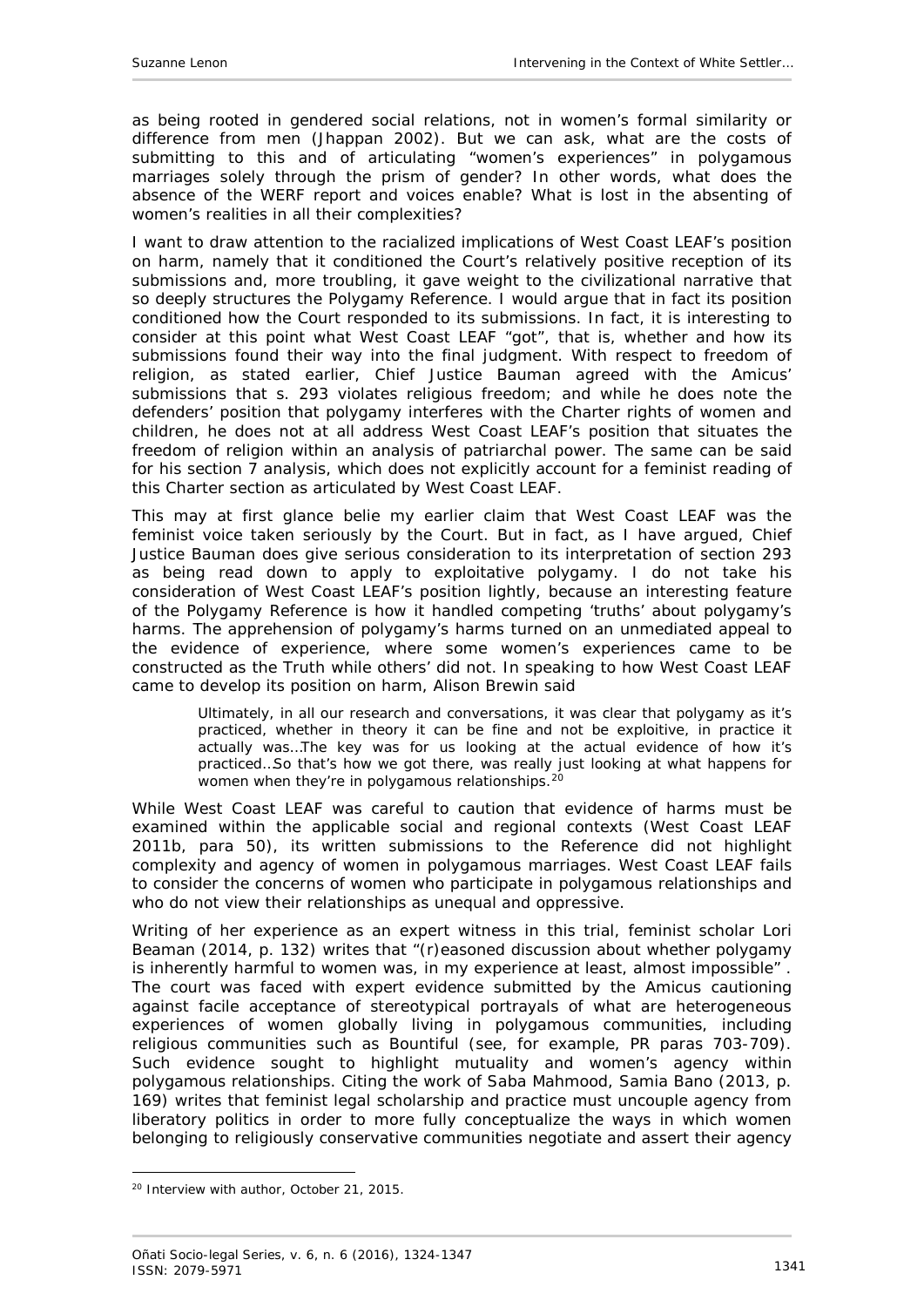in complex, intricate and sometimes contradictory ways. Not all religious women seek to exercise their agency in a way that corresponds with a normative feminist politics of emancipation. As Bano contends, rather than the simplistic equation between agency and the exercise of individual free will, "there is a need to develop consciousness of agency as a reflective response to circumstances, including those associated with religious belief and community" (Bano 2013, p. 169). But during the Reference trial, as Beaman (2014, p. 132) remarks, "when the women of Bountiful themselves declared their agency, their voices were muted by the much louder voices of other women, policy makers and groups ranging from the Evangelical Fellowship of Canada to West Coast LEAF". Moreover, Angela Campbell's court testimony of the voices of women who live in Bountiful in her court testimony, "was countered by videotapes of ex-polygamist women who recounted the horror stories of their experiences. There was no space for doubt that polygamy was inherently harmful" (Beaman 2014, p. 132).<sup>[21](#page-18-0)</sup> Justice Bauman was fairly dismissive of both Beaman's and Campbell's expert evidence, finding it "sincere, but frankly somewhat naïve in the context of the great weight of the evidence" (PR para 752).

Upon reading this statement, I thought of Carol Smart's (1989, p. 11) argument that "law exercises power not simply in material effects (judgments) but also in its ability to disqualify other knowledges and experiences". While I was not present at the reference and would not want to presume Chief Justice Bauman's own analytical thought process, I would strongly suggest that the evidence presented by the *Amicus* and its interveners did not suit the particular narrative of the inherently and fundamentally harmful nature of polygamous marriage that the Court both articulated and clung to. Faced with expert evidence on the fact that violence against women and children exists in monogamous marriage, Justice Bauman is dismissive as his goal is to consider "the law that Parliament has directed against polygamy…That harm may arise out of other human relationships, that is, monogamous ones, seems beside the point" (PR para 544). In fact, it seems to be quite the point given that monogamous marriage is imagined in the Reference as *the* idealized state of being, for individuals' and for Canada as a nation. Indeed, it is striking how much this Reference decision can be read as a treatise on the value of monogamy.

While I am not suggesting that West Coast Leaf endorsed all of Justice Bauman's reasonings on polygamy's harms, I do want to argue that although the Reference decision did not incorporate West Coast LEAF's position to 'read down' the polygamy provision nor any of its *Charter* (section 2(a) and section 7) analyses, West Coast LEAF nonetheless appears to have been given more serious consideration than feminist voices from the 'opposing' side precisely because its position (however unwittingly) was useful to the white settler state/law's own position and claims. I am cognizant of the tensions, dilemmas and contradictions facing feminist litigation. Sherene Razack (1991) writes that litigation as a feminist activity is in essence the telling of women's stories in a language and a setting structured to deny the relevance of women's experiences (Razack 1991, p. 51). In her analysis of LEAF as an organization, she illustrates the ways in which LEAF (and I would argue by extension, West Coast LEAF) must balance challenge without threat. Quoting Mary Eberts, Razack writes that if "the skepticism of the judge goes up directly in proportion to the extent to which he feels threatened by what you're telling him", then women seeking to convey the violence to which they are exposed as a group will encounter substantial resistance (Razack 1991, p. 71). As Alison Brewin commented on West Coast LEAF's feminist legal praxis,

<span id="page-18-0"></span><sup>&</sup>lt;sup>21</sup> In fact, the only sustained challenge to the admissibility of an expert's evidence was made by both Attorneys General (BC and Canada) and the organization Stop Polygamy in Canada, who objected to the evidence of feminist legal scholar Angela Campbell as a key witness for the Amicus on the basis of her qualifications and methodology. See para's 77-103 of the Polygamy Reference for Justice Bauman's reasoning on the admissibility of her evidence.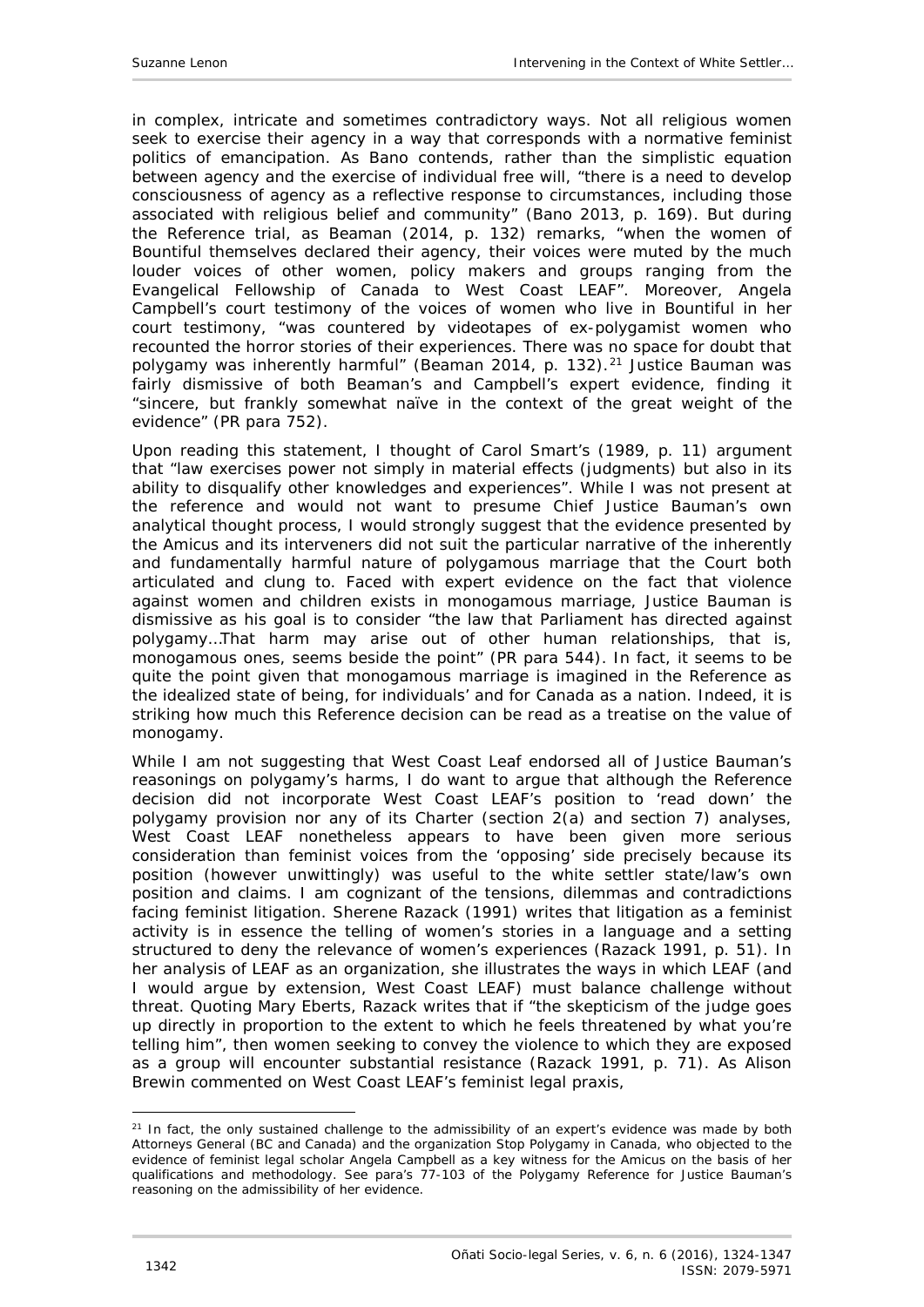It's probably the hardest thing that LEAF and West Coast LEAF ever has to do, is finding that line between making sure the court will actually hear what we're saying and let us in next time, and making sure that we're being, confronting the issue at hand. It is a challenge.<sup>22</sup>

Razack (1991, p. 51) observes that LEAF asks the court to examine its own rules critically, yet at the same time it must operate within those rules or risk losing the chance to be heard. When asked to comment on the absence of a critique of monogamous marriage as a site of harm for women and children from West Coast LEAF's submissions, Alison Brewin offers a telling example of this:

It would have been absent partly because this was a case about polygamy, and when we are in court, it needs to make logical sense to the court. And if we'd opened up the conversation about marriage as a whole and what was wrong with marriage, *we wouldn't have had any credibility in the conversation frankly*. You know, you've got to be strategic when you are making arguments in court and they do limit what you are allowed to talk about…So you know, it wouldn't have made sense in the context of the case<sup>[23](#page-19-1)</sup> (emphasis mine).

In effect, West Coast LEAF must negotiate and navigate the demands of legal discourse that rest on a claim to "Truth", which, in this Reference case, is the inherently harmful nature of polygamous marriage. As Lise Gotell (2002, p. 136) writes, "the centrality of 'Truth' within legal discourse makes it resistant to complexity and contingency and responsive to demands that are both positivistic and categorical…To refuse its demands may be nothing less than strategic suicide".

Insisting on descriptions of the realities of women living in polygamous marriages in order to make claims for women's equality rights is more than a matter of what Harris (1990) calls "nuance theory"<sup>24</sup>; rather it is to insist that feminism with/in law bring inter-locking relations of domination and subordination to the surface to make visible "the complex multifaceted structure of domination in modern patriarchy (Pateman 1988, p. 16). I contend that this is especially critical with respect to West Coast LEAF's participation as a feminist intervener in the Polygamy Reference because its position on, and framing of, polygamy's harms occur within a context of white settler arrangements of power that inform the "politics of polygamy"; that is, how it is understood in the larger public imagination, the assumptions made about the kinds of women who participate in polygamous marriage, what such marriages looks like (women as chattels and property), who the bodies of concern are (who is the victim, who is the oppressor, who is the savior).

West Coast LEAF's support of section 293 and its attendant framing of polygamy's harms is not on the outside of these settler colonial and imperial racialized relations of power that continually cast polygamy with barbarism and monogamy as the civilizing imperative. Its position as a feminist voice in this Reference matters precisely *because* these histories are still with us. Certainly, the white patriarchal religious leadership of Bountiful is of central concern in West Coast LEAF's arguments for upholding the polygamy provision. Yet in the absence of any real engagement with racism and white supremacy as systems of domination that interlock with (religious) patriarchy to deeply shape the complexity of women's experiences living in polygamous communities, the patriarchal relations of power that West Coast LEAF so clearly names becomes racialized as non-white. More perniciously, and however unwittingly, its position on polygamy's harms gives weight to the civilizational narrative that so deeply structures the Polygamy Reference and settler state's claims of sexual modernity.

<sup>&</sup>lt;sup>22</sup> Interview with author, October 21, 2015.

<span id="page-19-1"></span><span id="page-19-0"></span><sup>&</sup>lt;sup>23</sup> Interview with author, October 21, 2015.

<span id="page-19-2"></span> $24$  Harris (1990, p. 595) refers to "nuance theory" as an approach that continues to make generalizations about women's experiences yet qualified with subtle nuances of experience that "different" women add to the mix. Nuance theory thus assumes the commonality of all women, where differences are a matter of "context" or "magnitude"; that is, nuance.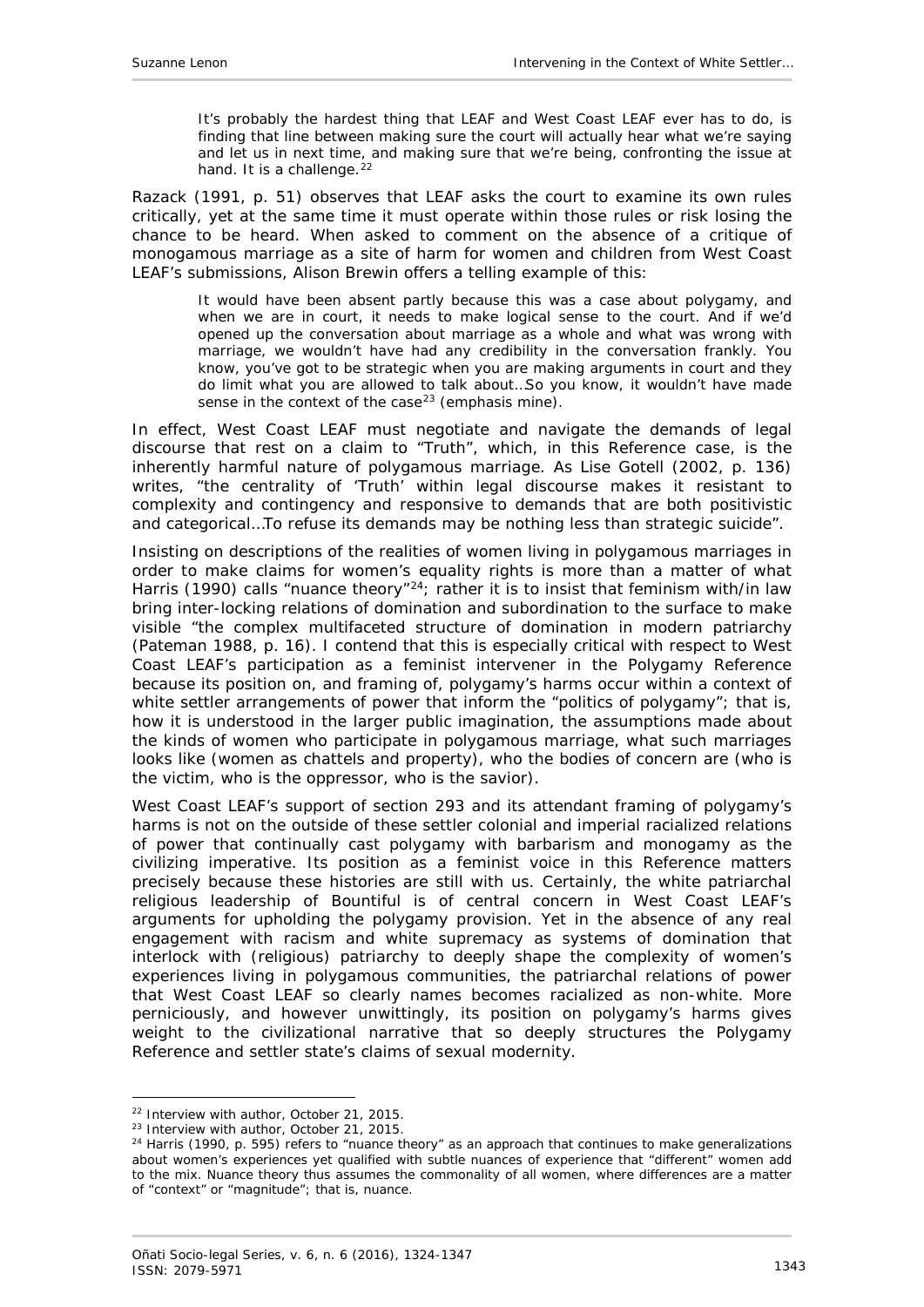#### <span id="page-20-0"></span>**4. Conclusion**

It is unfortunate that Justice Bauman did not choose to endorse the read down approach to section 293 that West Coast LEAF advocated for. Even as it believed that the need to redress the harm to women and girls outweighed the risk of endorsing a narrow definition of kinship, I nonetheless suggest that West Coast LEAF should have sided with the feminist arguments for the decriminalization of polygamy in Canada, outlined in this paper. Such a position does not necessarily endorse polygamy but rather attends to the very material consequences *of* criminalization for substantive gender equality and, by implication, loosens the very hold that monogamous marriage has on our cultural imaginary.

Law reform through single-axis frameworks (for example, gender) does not transform conditions of intersectional violence and harm. Indeed, as critical legal scholar and activist Dean Spade (2013) argues, the failure to depart from singleaxis analysis produces reforms that contribute to and collaborate *with* those conditions. Thus West Coast LEAF should have attended more carefully to the complexity of the political question (i.e., the racial logics) surrounding the prohibition on polygamy through, for example, incorporating perspectives and arguments generated in the WERF report and/or engaging with intersectional legal methodologies (Harris 1990, Crenshaw 1991, Razack 2008, Spade 2013). Yes, courts are accustomed to adjudicating rights based on single identity categories and the demands of intersectional analysis exceed what the law recognizes as viable claims. But surely this cannot mean impossibility or futility. Critical legal scholars and activists from many movements have shown otherwise (see Spade 2013).

The figure of the oppressed victim of polygamy that informs the heart of its submissions (and indeed of the entire Reference case) *requires* the racial logic of the Canadian nation-state – otherwise, she does not make sense, she has no political or cultural meaning. In fact West Coast LEAF itself, as an organization that works to promote women's substantive equality through law, requires the very legal system for which the dispossession of Indigenous peoples is a prerequisite. If the anti-polygamy law is a legal manifestation of settler colonialism, then West Coast LEAF, indeed all parties involved in the Reference, are implicated in an affirmation of the white settler state and its "genealogies of foundational violence" (Spade 2013, p. 14). Can the feminist legal project set different liberatory goals that do not assume the desirability of the white settler nation-state as we currently know it? How does it/do we unsettle our attachments to it? Would the decolonization of law necessitate the decriminalization – even legalization – of polygamous marriage? How can we continue to push the feminist legal project to attend to interlocking systems of domination that constitute us all and our imaginations of justice?

#### <span id="page-20-1"></span>**References**

- Arvin, M., Tuck, E., and Morrill, A., 2013. Decolonizing feminism: Challenging connections between settler colonialism and heteropatriarchy. *Feminist Formations,* 25 (1), 8-34.
- Backhouse, C., 1999. *Colour-coded: A legal history of racism in Canada 1900-1950*. University of Toronto Press.

Bailey, M., *et al*., 2005. *Expanding recognition of foreign polygamous marriages: Policy Implications for Canada*. Ottawa: Status of Women Canada.

- Baines, B., 2007. Should polygamy be recognized in Canada? Ethical and legal considerations. *Les Ateliers de L'Éthique,* 2 (1), 23-29.
- Bano, S., 2013. In the name of God? Religion and feminist legal theory. In: M. Davies and V.E. Munro, eds. *The Ashgate research companion to feminist legal theory*. Surrey: Ashgate, 157-174.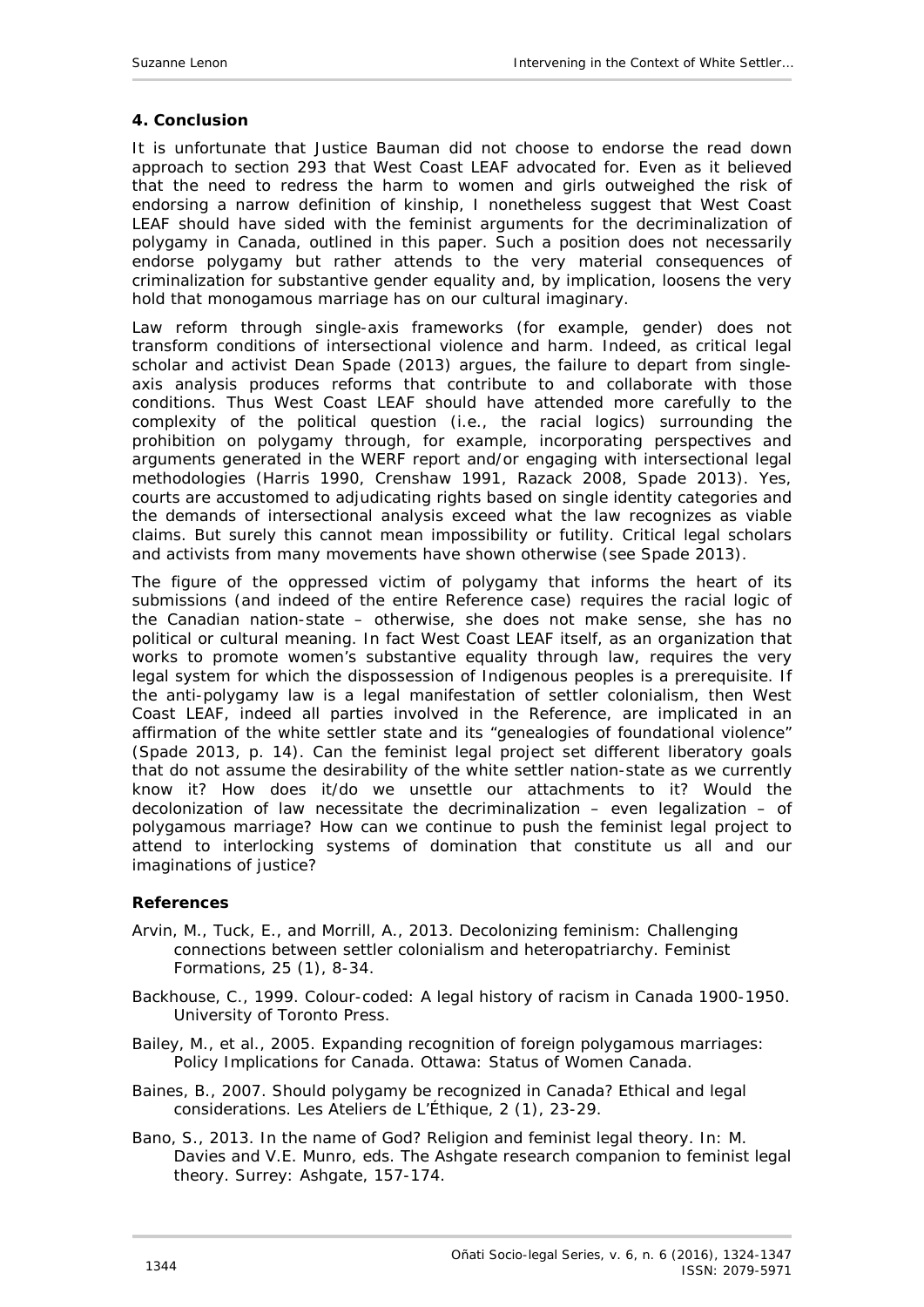- Beaman, L., 2014. Opposing polygamy: A matter of equality or patriarchy? *In*: M.P. Robert, D. Koussens and S. Bernatchez, eds. *Of crime and religion: Polygamy in Canadian law*. Sherbrooke: Editions Revue de droit de l'Université de Sherbrooke, 131-157.
- Béchard, J., and Elgersma, S., 2014. *Bill S-7: An Act to amend the Immigration and Refugee Protection Act, the Civil Marriage Act and the Criminal Code and to make consequential amendments to other Acts – Legislative Summary* [online]. Revised 26 January 2015. Ottawa: Library of Parliament. Available from: [http://www.lop.parl.gc.ca/Content/LOP/LegislativeSummaries/41/2/s7](http://www.lop.parl.gc.ca/Content/LOP/LegislativeSummaries/41/2/s7-e.pdf) [e.pdf](http://www.lop.parl.gc.ca/Content/LOP/LegislativeSummaries/41/2/s7-e.pdf) [Accessed 5 May 2016].
- Bilge, S., 2013. Mapping Québécois sexual nationalism in times of 'crisis of reasonable accommodations. *Journal of Intercultural Studies*, 33 (3), 303-318.
- *Bill S-7: The Zero Tolerance for Barbaric Cultural Practices Act*, 2015, June 18. 41st Parliament, 2<sup>nd</sup> session. Available from: [http://www.parl.gc.ca/](http://www.parl.gc.ca/%0bHousePublications/Publication.aspx?Language=E&Mode=1&DocId=8057595) [HousePublications/Publication.aspx?Language=E&Mode=1&DocId=8057595](http://www.parl.gc.ca/%0bHousePublications/Publication.aspx?Language=E&Mode=1&DocId=8057595) [Accessed 14 December 2015].
- Bramham, D., 2008. *The secret lives of saints: Child brides and lost boys in Canada's polygamous Mormon sect.* Toronto: Random House Canada.
- Calder, G., 2014. Conclusion: 'To the exclusion of all others' Polygamy, monogamy, and the Legal Family in Canada. *In*: G. Calder and L. Beaman, eds. *Polygamy's rights and wrongs: perspectives on harm, family and law*. Vancouver: UBC Press, 215-233.
- Calder, G., and Beaman, L., 2014. *Polygamy's rights and wrongs: perspectives on harm, family and law*. Vancouver: UBC Press.
- Campbell, A., 2005. *How have policy approaches to polygamy responded to women's experiences and rights? An international, comparative analysis*. Ottawa: Status of Women Canada.
- Canadian Centre for Justice Statistics, 2015. *Family violence in Canada: A statistical profile, 2013* [online]*.* Ottawa: Canadian Centre for Justice Statistics. Available from: <http://www.statcan.gc.ca/daily-quotidien/150115/dq150115a-eng.htm> [Accessed 5 May 2016].
- Carter, S., 2008. *The importance of being monogamous: marriage and nation building in western Canada to 1915*. Edmonton: Athabasca University Press.
- Crenshaw, K.W., 1991. Mapping the margins: Intersectionality, identity politics, and violence against women of color. *Stanford Law Review,* 43 (6), 1241-99.
- Denike, M., 2010. What's queer about polygamy? *In*: R. Lecky and K. Brooks, eds. *Queer theory: law, culture, empire*. London & New York: Routledge, 137-153.
- Egan, B., 2011. Resolving 'the Indian land question'? Racial rule and reconciliation in British Columbia. *In*: A. Baldwin, L. Cameron and A. Kobayashi, eds. *Rethinking the great white north: Race, nature, and the historical geographies of whiteness in Canada*. Vancouver: UBC Press, 211-232.
- Ertman, M., 2010. Race treason: The untold story of America's ban on polygamy. *Columbia Journal of Gender and Law* [online], 19 (2), 287-366. Available from: [http://digitalcommons.law.umaryland.edu/fac\\_pubs/607/](http://digitalcommons.law.umaryland.edu/fac_pubs/607/) [Accessed 3 May 2016].
- Gordon, S.B., 2002. *The Mormon question: Polygamy and constitutional conflict in nineteenth century America*. Chapel Hill: The University of North Carolina **Press**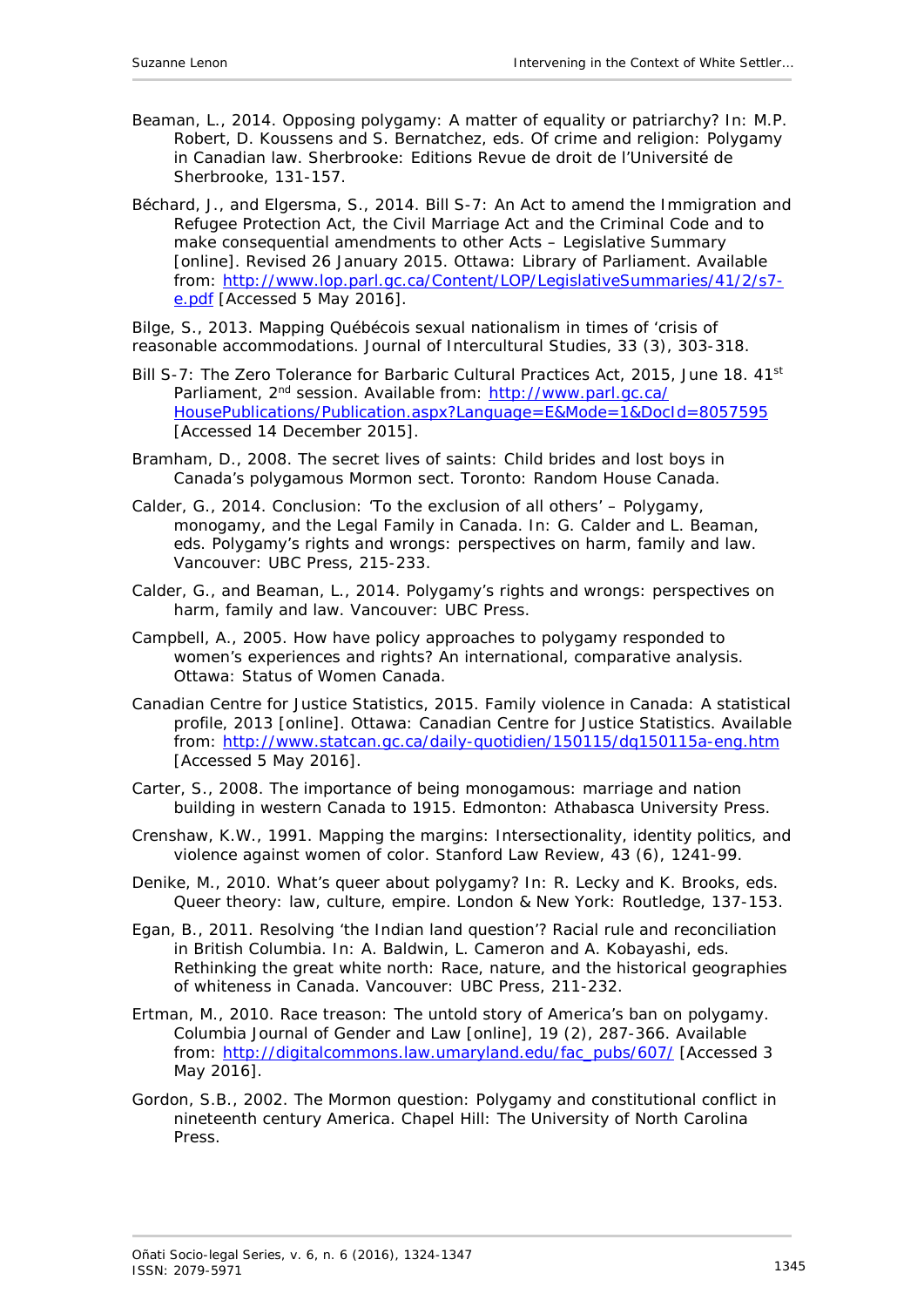- Gotell, L., 2002. Towards a democratic practice of feminist litigation? LEAF's changing approach to Charter Equality. *In*: R. Jhappan, ed. *Women's legal strategies in Canada*. University of Toronto Press, 135-174.
- Government of Canada, 2014. *Protecting Canadians from Barbaric Cultural Practices* [online]. Ottawa: Government of Canada. Available from: <http://news.gc.ca/web/article-en.do?nid=900399> [Accessed 5 May 2016].
- Haque, E., 2010. Homegrown, Muslim and other: tolerance, secularism and the limits of multiculturalism. *Social Identities*, 16 (1), 79-101.
- Harris, A.P., 1990. Race and essentialism in feminist legal theory. *Stanford Law Review*, 42 (3), 581-616.
- Jhappan, R., ed., 2002. *Women's legal strategies in Canada*. University of Toronto **Press**
- Lawrence, B., 2004. *"Real" Indians and others: Mixed-blood urban Native peoples and Indigenous nationhood*. Vancouver: UBC Press.
- Lenon, S., 2011. Why is our love an issue? Same-sex marriage and the racial politics of the ordinary. *Social Identities: Journal for the Study of Race, Nation and Culture*, 17 (3), 351-372.
- McDermott, R., 2010. *Expert report prepared for the Attorney General of Canada, Supreme Court of British Columbia, Vancouver Registry No. S-097767*.
- Monture, P.A., 2007. Racing and erasing: Law and gender in white settler societies. *In*: S.P. Hier and B.S. Bolaria, eds. *Race & racism in 21st century Canada: Continuity, complexity, and change*. Peterborough: Broadview Press, 197-216.
- Morgensen, S., 2011. *Spaces between us: Queer settler colonialism and indigenous decolonization*. Minneapolis: University of Minnesota Press.
- Narain, V., 2014. Taking "culture" out of multiculturalism. *Canadian Journal of Women & the Law* [online], 26 (1), 116-152. Available from: <http://www.utpjournals.press/doi/abs/10.3138/cjwl.26.1.116> [Accessed 5 May 2016].
- Oman, N.B., 2011. Natural law and the rhetoric of empire: *Reynolds v. United States*, Polygamy and Imperialism. Washington University Law Review [online], 88 (3), 661-706. Available from: [http://scholarship.law.wm.edu/](http://scholarship.law.wm.edu/%0bfacpubs/1134/) [facpubs/1134/](http://scholarship.law.wm.edu/%0bfacpubs/1134/) [Accessed 3 May 2016].
- Outburst. 2015. Stop Bill S-7: Zero Tolerance for Barbaric Cultural Practices Act. Outburst [online], February 17. Available from: http://outburstmovement.com /2015/02/stop-bill-s-7-zero-tolerance-for-barbaric-cultural-practices-act/ [Accessed 5 May 2016].
- Parliament. House of Commons. Standing Committee on Citizenship and Immigration, 2015. *Evidence - Standing Committee on Citizenship and Immigration. Number 046, 2nd Session, 41st Parliament, Tuesday May 5* [online]. House of Commons: Ottawa, 12-15. Available from: <http://www.parl.gc.ca/Committees/en/CIMM/Meetings?parl=41&session=2> [Accessed 14 December 2015].
- Pateman, C., 1988. *The sexual contract*. Stanford University Press.
- Razack, S.H., 1991. *Canadian feminism and the law: The Women's Legal Education and Action Fund and the pursuit of equality*. Toronto: Second Story Press.
- Razack, S.H., 2008. *Casting out: The eviction of Muslims from Western law and politics*. University of Toronto Press.
- Reference re: Section 293 of the Criminal Code of Canada, 2011 BCSC 1588 (CanLII) [online]. Available from: